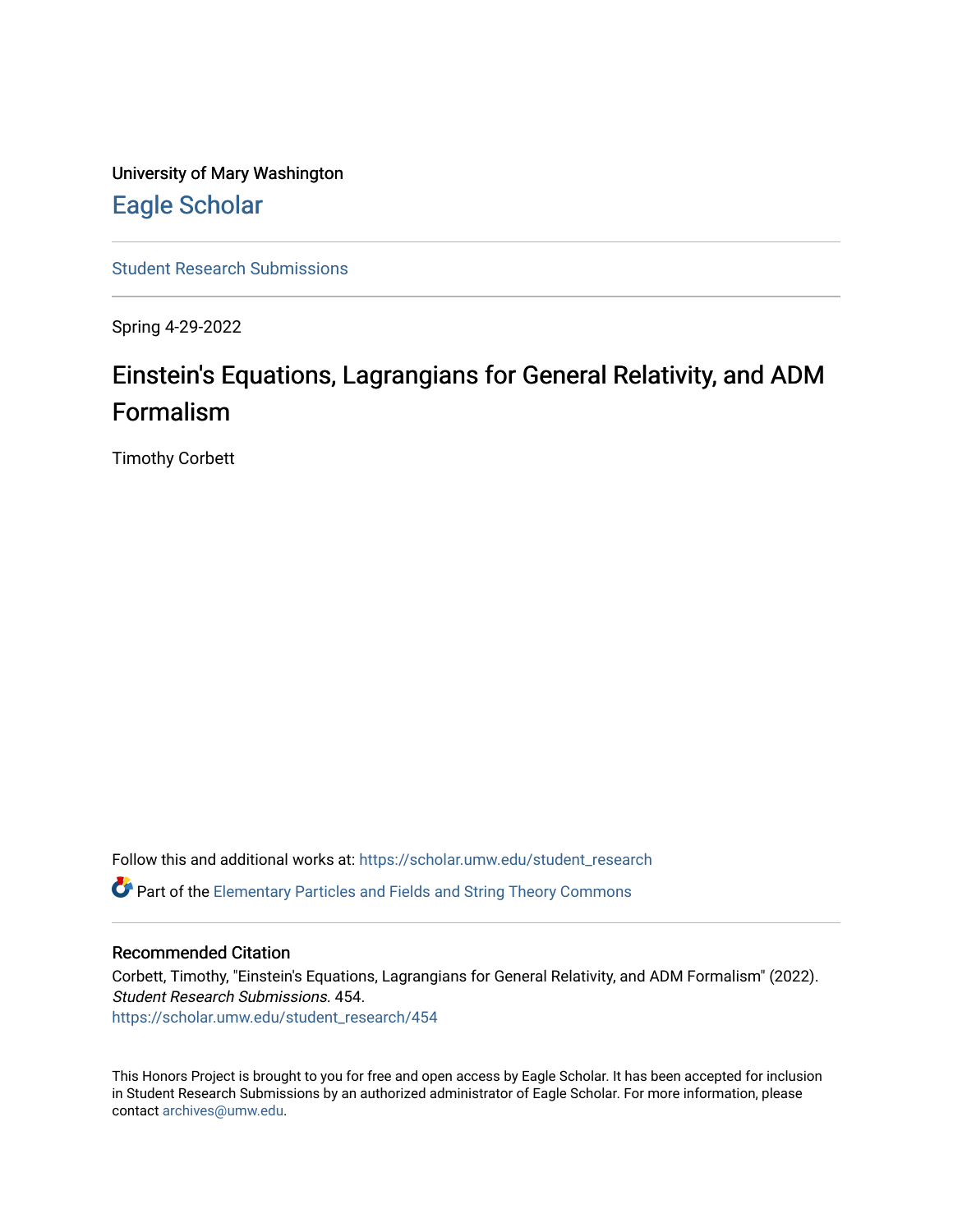# Einstein's Equations, Lagrangians for General Relativity, and ADM Formalism

Timothy K. Corbett

submitted in partial fulfillment of the requirements for Honors in Mathematics at the University of Mary Washington

Fredericksburg, Virginia

April 2022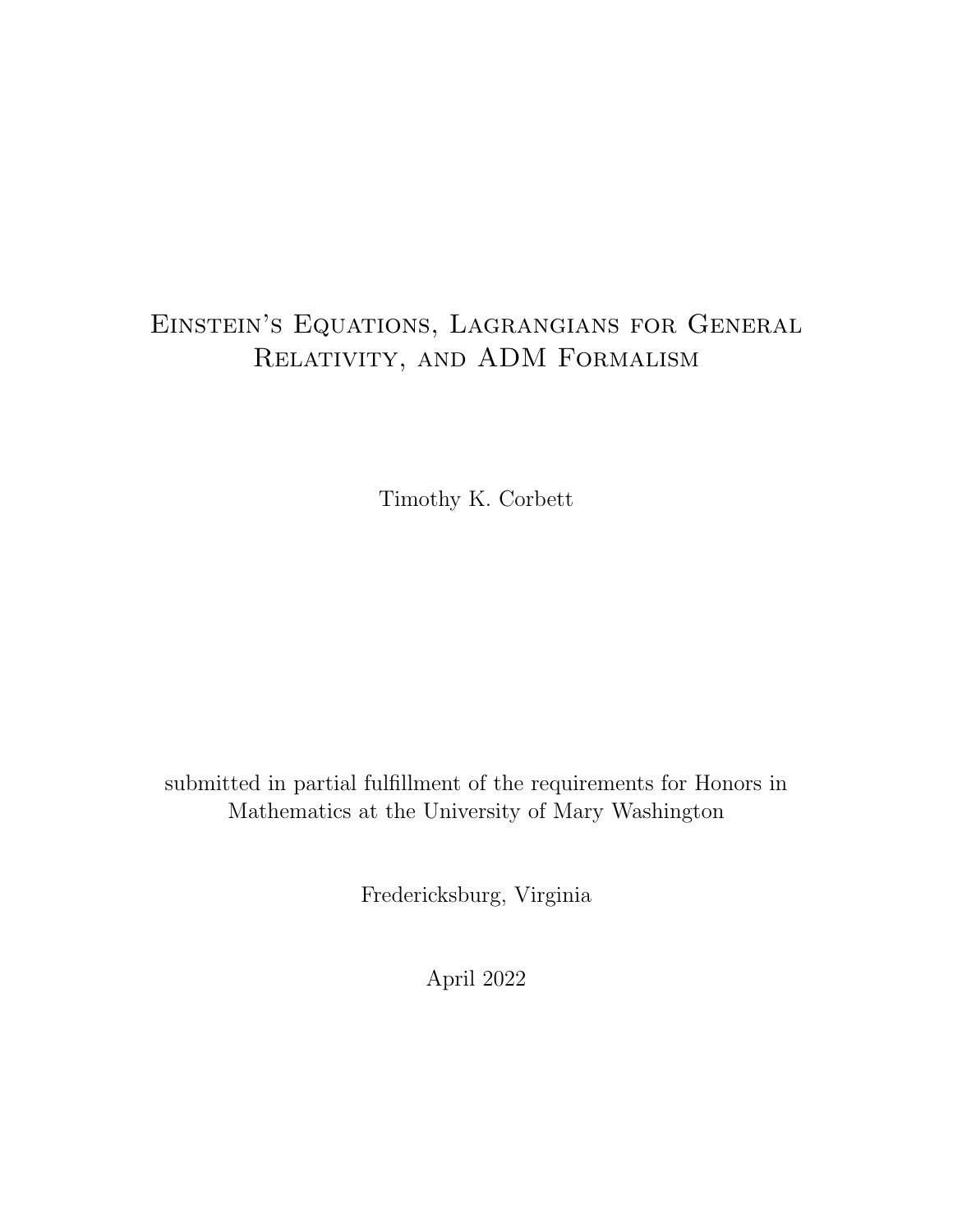This thesis by Timothy K. Corbett is accepted in its present form as satisfying the thesis requirement for Honors in Mathematics.

DATE APPROVED

4/28/2022

 $\int f(h-g)$  $\mathcal{Y}$ 

Dr. Yuan-Jen Chiang, Professor of Mathematics, thesis advisor

Julius Esunge

Dr. Julius Esunge, Professor and Chair of Mathematics, committee member

Suzanne Sumner

Dr. Suzanne Sumner, Professor of Mathematics, committee member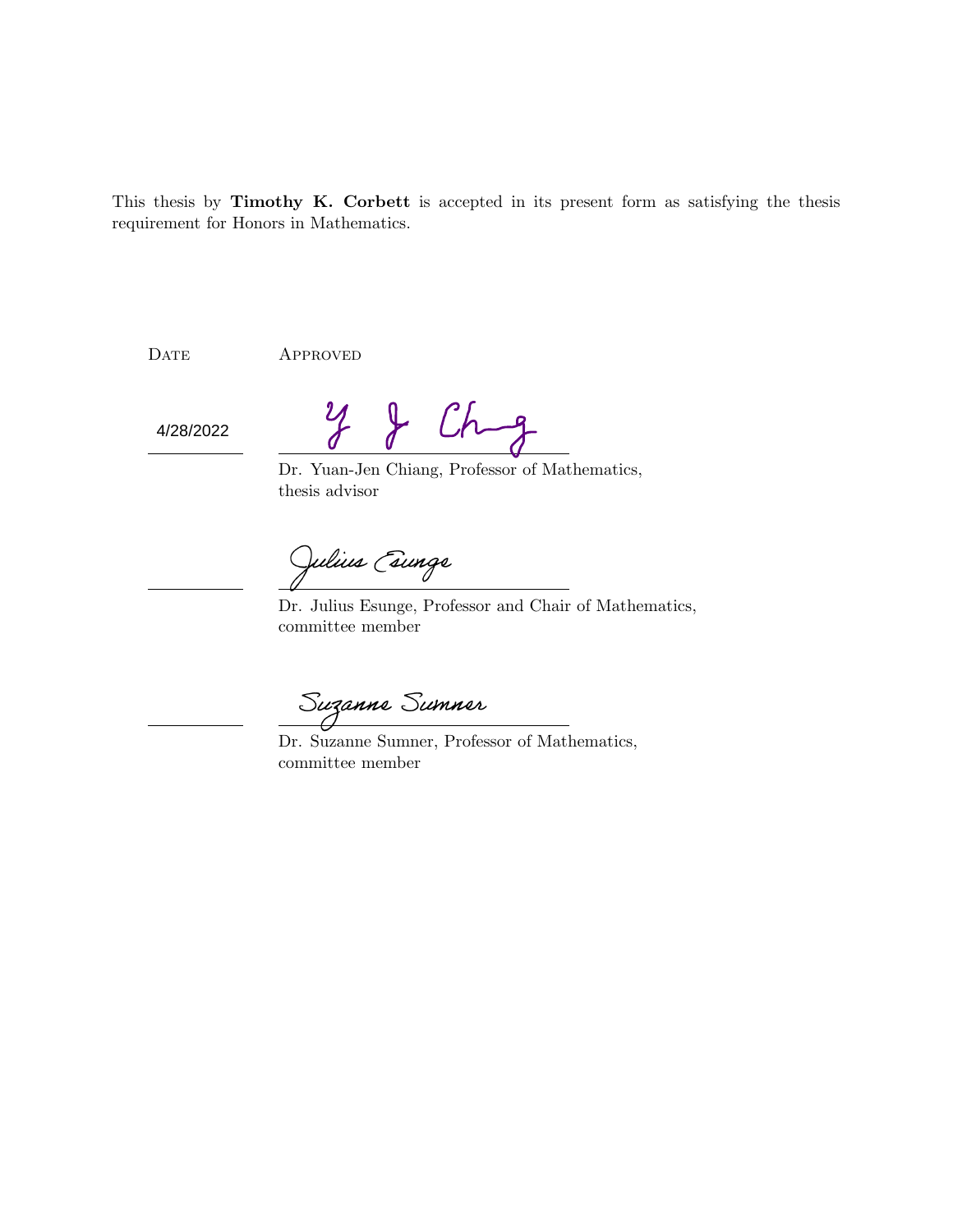# Contents

| $\mathbf{1}$ |                                    | <b>Preliminaries</b>                                                                                                                                                                                                           |                |  |  |
|--------------|------------------------------------|--------------------------------------------------------------------------------------------------------------------------------------------------------------------------------------------------------------------------------|----------------|--|--|
|              | 1.1                                |                                                                                                                                                                                                                                | $\mathbf{1}$   |  |  |
|              | 1.2                                | Riemann Curvature Tensor (a) and a contract the contract of the contract of the contract of the contract of the contract of the contract of the contract of the contract of the contract of the contract of the contract of th |                |  |  |
|              | 1.3                                |                                                                                                                                                                                                                                |                |  |  |
| $\bf{2}$     | Einstein's Equation                |                                                                                                                                                                                                                                |                |  |  |
|              | 2.1                                |                                                                                                                                                                                                                                | $\overline{4}$ |  |  |
|              | 2.2                                |                                                                                                                                                                                                                                |                |  |  |
|              | 2.3                                |                                                                                                                                                                                                                                | -5             |  |  |
| 3            | Cosmology<br>8                     |                                                                                                                                                                                                                                |                |  |  |
|              | 3.1                                |                                                                                                                                                                                                                                |                |  |  |
|              | 3.2                                |                                                                                                                                                                                                                                |                |  |  |
| 4            | Lagrangians for General Relativity |                                                                                                                                                                                                                                | 11             |  |  |
| 5            | <b>ADM</b> Formalism<br>14         |                                                                                                                                                                                                                                |                |  |  |
|              | 5.1                                | - 14                                                                                                                                                                                                                           |                |  |  |
|              | 5.2                                |                                                                                                                                                                                                                                |                |  |  |
|              | 5.3                                |                                                                                                                                                                                                                                |                |  |  |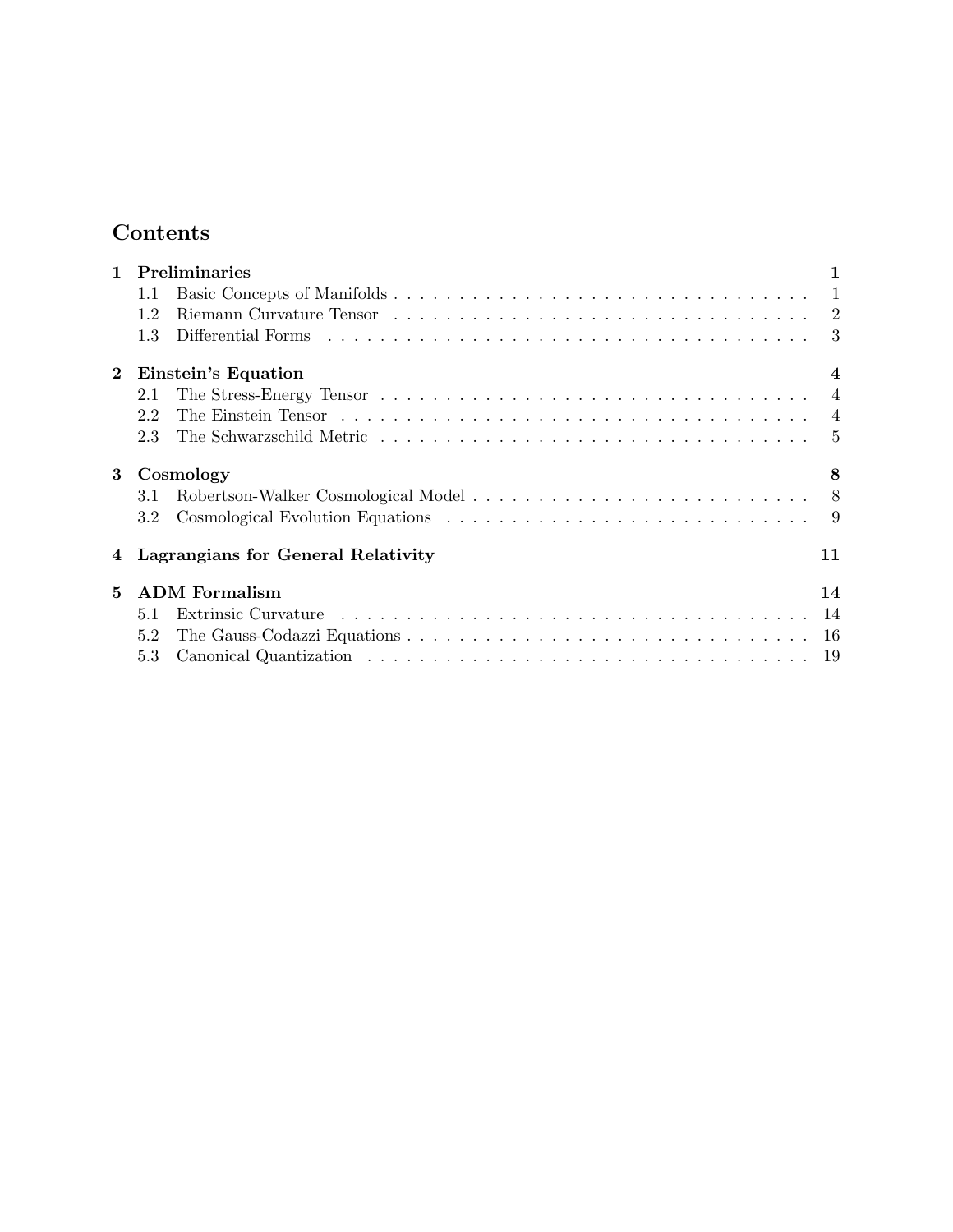#### Abstract

Einstein's equations describe the relation of spacetime curvature and present matter. We will consider the case of a Lorentzian manifold diffeomorphic to  $\mathbb{R} \times \Sigma$ , where time  $t \in \mathbb{R}$  and the three-dimensional manifold  $\Sigma$  represents space. In a homogeneous and isotropic universe, the three-dimensional manifold  $\Sigma$  of the Lorentzian manifold has Riemann curvature tensor  $^{(3)}R = KI$ , where K is a constant and I is the 3  $\times$  3 identity matrix. Space is flat when  $K = 0$ , spherical when  $K$  is positive, and hyperbolic when  $K$  is negative. In this paper, we will show models agreeing with each. We will derive the Schwarzschild metric, find Einstein's equations from the Lagrangian, and analyze them using Arnowitt-Deser-Misner formalism.

# 1 Preliminaries

The subjects covered in this paper are important features in general relativity. While in special relativity, we can approximate the geometry of spacetime to be  $\mathbb{R}^4$ , this assumption is deemed inappropriate in general relativity, as, when making this assumption, there are errors in predicting the gravitation between two particles. We use a Lorentzian metric, which forces that spacetime be curved in the presence of a gravitational field. "The world lines of freely falling bodies in a gravitational field are simply the geodesics of the spacetime metric."[10] Because of this, we cannot meaningfully describe gravitation as a force field, but, rather, we find meaning in the relative gravitational forces between free falling bodies. Now, what is a "geodesic"? To answer this question, we must cover some basic differential geometry for the sake of the reader.

#### 1.1 Basic Concepts of Manifolds

Imagine we have a surface M, a two-dimensional manifold. The surface can be any shape of membrane - a sphere, a torus, a cylinder, a paraboloid, a hyperboloid, a flag flapping in the wind, etc. For a given point p on our surface, there is an open neighborhood  $\mathcal{U}_p$  of p. The surface, as a whole, is composed of a collection of these open neighborhoods  $\{\mathcal{U}_p\}_{p\in M}$ . A coordinate patch is a  $C^k$  one-to-one function  $\mathbf{x} : \mathcal{U}_p \longrightarrow \mathbb{R}^3$  for some  $k \geq 1$ , for which the coordinates of  $\mathcal{U}_p$  are  $u^1, u^2$  and

$$
\frac{\partial \mathbf{x}}{\partial u^1} \times \frac{\partial \mathbf{x}}{\partial u^2} = \mathbf{x}_1 \times \mathbf{x}_2 \neq 0.
$$
 (1.1)

The unit normal at a  $p = \mathbf{x}(a, b)$  is equal to

$$
n(a,b) = \frac{\mathbf{x}_1 \times \mathbf{x}_2}{|\mathbf{x}_1 \times \mathbf{x}_2|}.
$$
 (1.2)

This normal is perpendicular to the tangent plane  $T_pM$  at p. The tangent plane sitting at  $p = \mathbf{x}(a, b)$ is the plane perpendicular to  $\mathbf{x}_1(a,b) \times \mathbf{x}_2(a,b)$ . Therefore, if  $\mathbf{x}(a,b) = (x^1, y^1, z^1)$  and  $\mathbf{x}_1 \times \mathbf{x}_2 =$  $(x^2, y^2, z^2)$ , then the tangent plane would be

$$
x^{2}(x-x^{1}) + y^{2}(y-y^{1}) + z^{2}(z-z^{1}) = 0.
$$
\n(1.3)

We denote the tangent space at  $p$ , the set of all tangent vectors of a surface passing through  $p$ , as  $T_pM$ . The metric is defined as the map,

$$
g: T_p M \times T_p M \longrightarrow \mathbb{R},\tag{1.4}
$$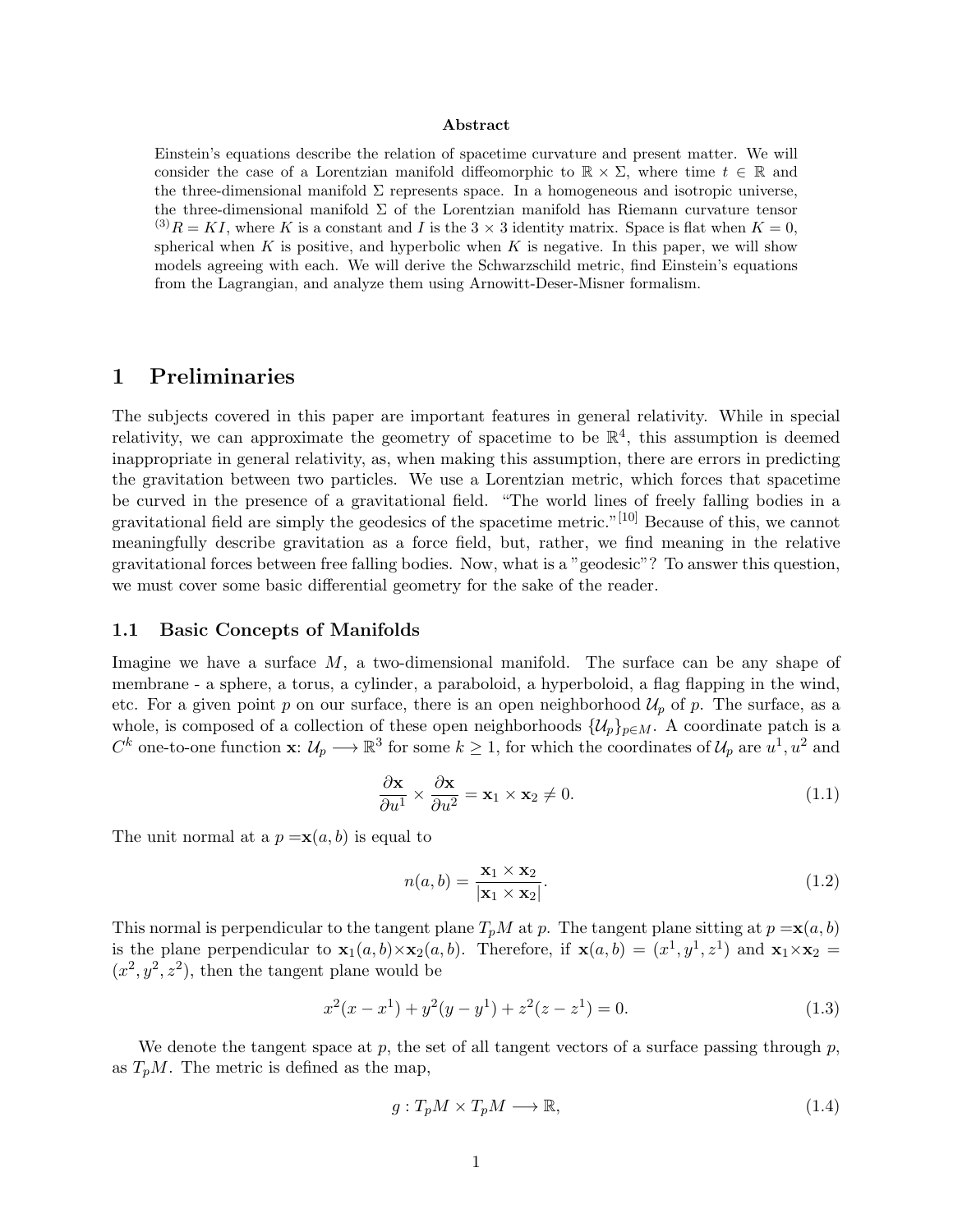for which its components, the first fundamental form of a surface, are

$$
g_{ij}(u^1, u^2) = \langle \mathbf{x}_i(u^1, u^2) \cdot \mathbf{x}_j(u^1, u^2) \rangle, i = 1, 2, j = 1, 2.
$$
 (1.5)

In the Lorentzian manifold  $M = \mathbb{R} \times \Sigma$ , the metric takes the following form:

$$
g_{\mu\nu} = \begin{pmatrix} -1 & 0 & 0 & 0 \\ 0 & & 3 \\ 0 & & 3g_{ij} \\ 0 & & & \end{pmatrix}, i, j = 1, 2, 3. \tag{1.6}
$$

where  $^{(3)}g_{ij}$  is the metric on the three-dimensional manifold  $\Sigma$ . When we use an inverse of a matrix, typically we will either raise or lower the indices. In the case of the metric, we define the reverse in our notation as  $g^{\mu\nu}$ . The second fundamental form is defined for tangent vectors  $\mathbf{X} = \Sigma X^i \mathbf{x}_i, \mathbf{Y} = \Sigma Y^i \mathbf{y}_i$ 

$$
\mathbf{II}(\mathbf{X}, \mathbf{Y}) = \sum_{i,j} L_{ij} X^i Y^j,\tag{1.7}
$$

where coefficients  $L_{ij} = \langle \mathbf{x}_{ij}, n \rangle$ . The Christoffel symbols, the metric connections, are intrinsic functions on  $\mathcal{U}_p$  defined as

$$
\Gamma^{\rho}_{\mu\nu} = \frac{1}{2} \Sigma_{\sigma} g^{\rho\sigma} \{ \frac{\partial g_{\nu\sigma}}{\partial x^{\mu}} + \frac{\partial g_{\mu\sigma}}{\partial x^{\mu}} - \frac{\partial g_{\nu\sigma}}{\partial x^{\mu}} \}.
$$
\n(1.8)

Let  $\mathbf{x} \colon \mathcal{U}_p \longrightarrow \mathbb{R}^3$  be a local surface. Then we have Gauss's formulas:

$$
\mathbf{x}_{ij} = L_{ij}\mathbf{n} + \Sigma_k \Gamma_{ij}^k \mathbf{x}_k. \tag{1.9}
$$

A geodesic on a surface is a unit speed curve with geodesic curvature equal to zero everywhere. The geodesic curvature of a unit speed curve is the component of the second derivative of the curve in the direction of  $S = n \times T$  for tangent vector T. It is represented by  $K_g = [n, T, T']$ . For any unit speed curve,  $\gamma(s) = \mathbf{x}(\gamma^1(s), \gamma^2(s))$ , the normal curvature is

$$
\kappa_n = \sum_{i,j} L_{ij} (\gamma^i)' (\gamma^j)'
$$
\n(1.10)

and the geodesic curvature is

$$
K_g \mathbf{S} = \Sigma_k [(\gamma^k)'' + \Sigma_{i,j} \Gamma_{ij}^k (\gamma^i)' (\gamma^j)'] \mathbf{x}_k.
$$
\n(1.11)

#### 1.2 Riemann Curvature Tensor

For a point on a vector space  $V$ , we can define a vector bundle above the vector space. For this vector bundle, we can define a connection, denoted by  $D$ . In particular, if this  $V$  is a tangent space, the Levi-Cevita connection, a unique, metric-preserving and torsion free connection on  $T_pM$  for metric g, is given the symbol  $\nabla$ . If  $\nabla g_{\mu\nu} = 0$ ,  $\nabla$  is a metric connection for  $g_{\mu\nu}$  on M. Below is a sample of the Lie algebra of this connection with vector fields  $\partial_{\mu}$ :

$$
\nabla_{\alpha}\partial_{\beta} - \nabla_{\beta}\partial_{\alpha} = [\partial_{\beta}, \partial_{\alpha}].
$$
\n(1.12)

We also witness some important algebra between  $\nabla$  and something we call the Riemann curvature tensor, the curvature of  $\nabla$ :

$$
R(u, v)w = (\nabla_u \nabla_v - \nabla_v \nabla_u - \nabla_{[u, v]})w,
$$
\n(1.13)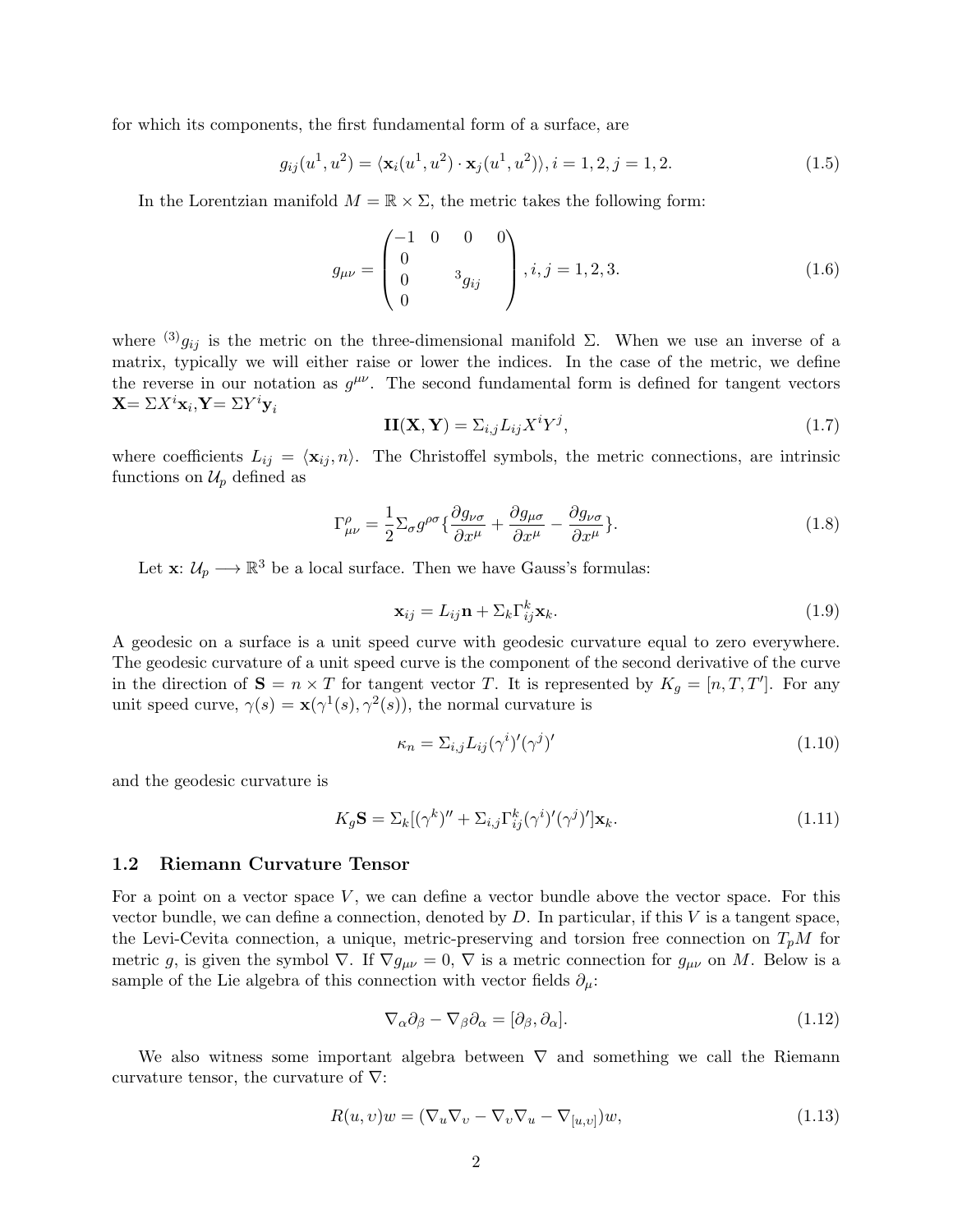$$
R(\partial_{\beta}, \partial_{\gamma})\partial_{\delta} = (\nabla_{\beta}\nabla_{\gamma} - \nabla_{\gamma}\nabla_{\beta})\partial_{\delta}.
$$
\n(1.14)

We can define the Riemann tensor itself in terms of Christoffel symbols,

$$
R^{\alpha}_{\beta\gamma\delta} = \partial_{\beta}\Gamma^{\alpha}_{\gamma\delta} - \partial_{\gamma}\Gamma^{\alpha}_{\beta\delta} + \Gamma^{\sigma}_{\gamma\delta}\Gamma^{\alpha}_{\beta\sigma} - \Gamma^{\sigma}_{\beta\delta}\Gamma^{\alpha}_{\gamma\sigma}.
$$
 (1.15)

When we contract the indices of the Riemann tensor, we can get the Ricci tensor,  $R_{\alpha\beta} = R^{\gamma}_{\alpha\gamma\beta}$ , where we can describe this as

$$
R_{\mu\nu} = \Sigma_{\lambda} \frac{\partial}{\partial x^{\lambda}} \Gamma^{\lambda}_{\mu\nu} - \frac{\partial}{\partial x^{\mu}} (\Sigma_{\lambda} \Gamma^{\lambda}_{\lambda\nu}) + \Sigma_{\alpha,\lambda} (\Gamma^{\alpha}_{\mu\nu} \Gamma^{\lambda}_{\alpha\lambda} - \Gamma^{\alpha}_{\lambda\nu} \Gamma^{\lambda}_{\alpha\mu}). \tag{1.16}
$$

We then can find the scalar curvature,  $R = R_{\alpha}^{\alpha}$ , which is important when finding the action later. We can take a moment to mention a few symmetries of the Riemann tensor:

$$
R_{\alpha\beta\gamma\delta} = g_{\alpha\lambda} R_{\beta\gamma\delta}^{\lambda},\tag{1.17}
$$

$$
R^{\lambda}_{\beta\gamma\delta} = -R^{\lambda}_{\gamma\beta\delta},\tag{1.18}
$$

$$
R_{\alpha\beta\gamma\delta} = -R_{\delta\beta\gamma\alpha},\tag{1.19}
$$

$$
R^{\lambda}_{\left[\beta\gamma\delta\right]} = 0. \tag{1.20}
$$

#### 1.3 Differential Forms

One other small detail we must go over is the differential form. A 1-form is an exterior derivative of a function  $f$ . We can define derivative this as

$$
df = \partial_{\mu} f dx^{\mu}.
$$
 (1.21)

Since

$$
dx^{\mu}(\partial_{\nu}) = \partial_{\nu}x^{\mu} = \delta^{\mu}_{\nu},\tag{1.22}
$$

we can define a 1-form  $\omega$  on  $\mathbb{R}^n$  when

$$
\omega_{\mu} = \omega(\partial_{\mu}),\tag{1.23}
$$

as

$$
\omega = \omega_{\mu} dx^{\mu}.
$$
 (1.24)

We must mention the star operator, as it is used briefly later. When we take the cross product of two vectors, in actuality, we are taking the wedge product and applying the star operator. The wedge product will look similar to the cross product:

$$
\omega \wedge \mu = -\mu \wedge \omega. \tag{1.25}
$$

The following is a list of star operators in the  $dx$ ,  $dy$ ,  $dz$  basis:

$$
\star: dx \wedge dy \mapsto dz \tag{1.26}
$$

$$
\star: dy \wedge dz \mapsto dx \tag{1.27}
$$

$$
\star: dz \wedge dx \mapsto dy. \tag{1.28}
$$

We can rewrite Maxwell's equations for electromagnetism in these terms as

$$
\star d \star F = J,\tag{1.29}
$$

$$
d \star J = 0,\tag{1.30}
$$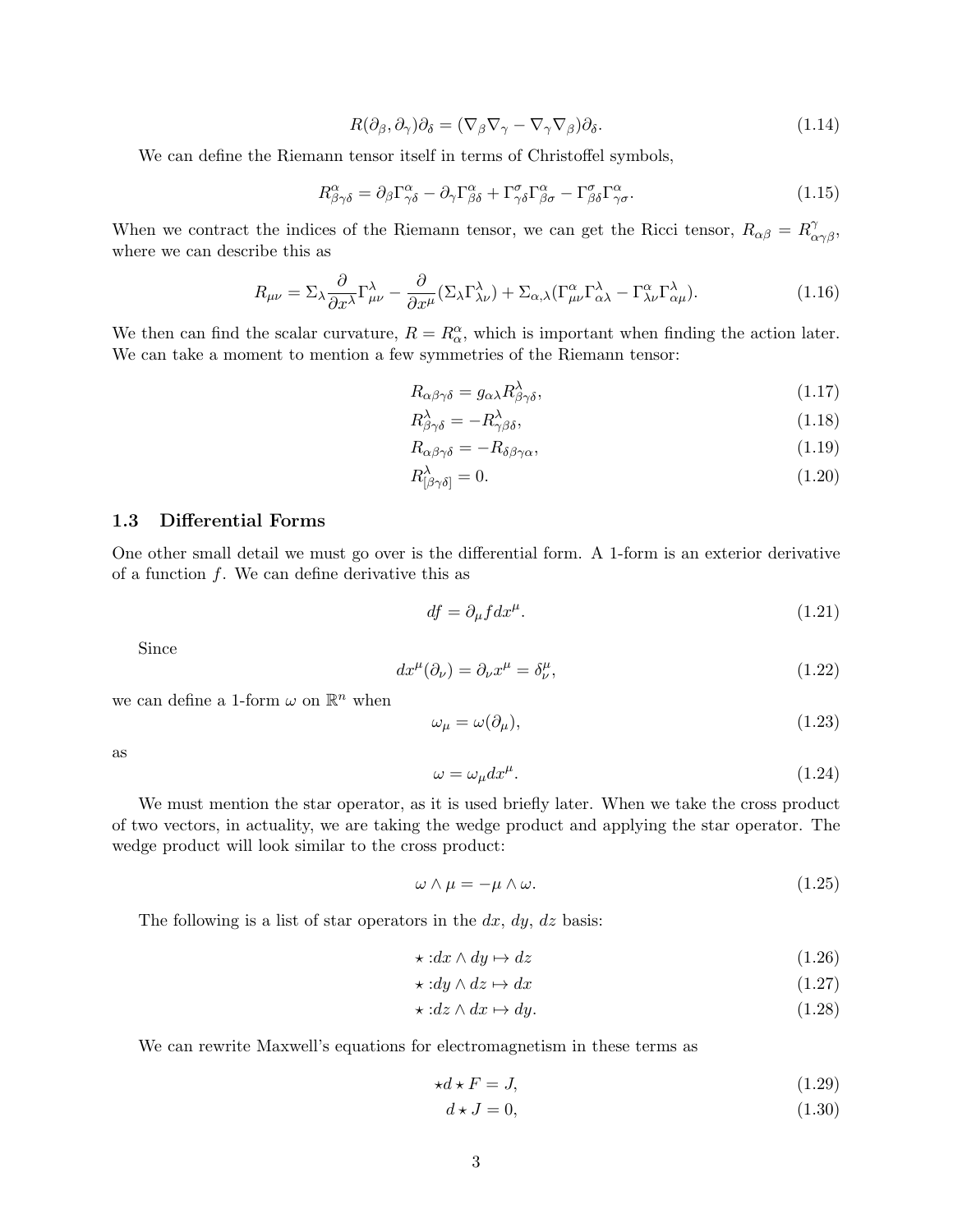when  $J$  is the current density and

$$
F = B + E \wedge dt,\tag{1.31}
$$

for magnetic and electric fields  $B$  and  $E$ . These equations are important because much of the mathematics from electromagnetism can be used to justify certain relationships in general relativity, as we will see in the section Einstein's Equation.

Furthermore, we may find the Bianchi identity for a field  $F$  and connection  $D$  useful,

$$
d_D F = 0,\t\t(1.32)
$$

when  $d_D$  is the exterior covariant derivative.

## 2 Einstein's Equation

#### 2.1 The Stress-Energy Tensor

Einstein's equation describes how spacetime is curved by the presence of matter (anything which possesses energy or momentum). This equation is a  $(0,2)$  tensor of chosen local coordinates  $t = x<sup>0</sup>$ ,  $x^1, x^2, x^3$ . It is a symmetric tensor, so entries of the stress-energy tensor  $T_{\mu\nu} = T_{\nu\mu}$ . We use the stress-energy tensor to describe the law of conservation of energy-momentum on curved spacetime as

$$
g^{\mu\lambda}\nabla_{\lambda}T_{\mu\nu} = \nabla^{\mu}T_{\mu\nu} = 0.
$$
\n(2.1)

We know from electromagnetism that  $d \star J = 0$  for the current 1-form J, and we can show that  $\star d \star J = -\nabla^{\mu}J_{\mu}$ , which can also be written  $\nabla^{\mu}J_{\mu} = 0$ . We are working in Minkowski spacetime, meaning the Levi-Civita connection is the flat connection,  $\partial^{\mu} J_{\mu} = 0$ . The following is our continuity equation

$$
\frac{\partial \rho}{\partial t} + \nabla \cdot \vec{j} = 0. \tag{2.2}
$$

This equation says any divergence in J gives a corresponding change in charge density  $\rho$ . Similarly,  $T\mu\nu$  is divergence free on Minkowski spacetime, and with  $\nabla^{\mu}T_{\mu\nu} = 0$ , if  $\nu = 0$ , we get the law of conservation of energy:

$$
\frac{\partial T^{00}}{\partial t} + \frac{\partial T^{i0}}{\partial x^i} = 0 \tag{2.3}
$$

and the law of conservation of momentum when  $j=1,2,3$ :

$$
\frac{\partial T^{0j}}{\partial t} + \frac{\partial T^{ij}}{\partial x^i} = 0.
$$
\n(2.4)

#### 2.2 The Einstein Tensor

We want equations for gravity which are consistent with the law of conservation of energy, so we choose for the stress energy tensor to be set equal to some divergence-free tensor depending only on the curvature of spacetime,  $C_{\mu\nu} = T_{\mu\nu}$ . The Riemann tensor is such. We can find the simplest divergence-free symmetric result using the Bianchi identity. To get there, we start with the Jacobi identity for any vector fields  $\alpha$ ,  $\beta$ ,  $\gamma$  on spacetime:

$$
[\nabla_{\alpha}, [\nabla_{\beta}, \nabla_{\gamma}]] + [\nabla_{\beta}, [\nabla_{\gamma}, \nabla_{\alpha}]] + [\nabla_{\gamma}, [\nabla_{\alpha}, \nabla_{\beta}]] = 0.
$$
\n(2.5)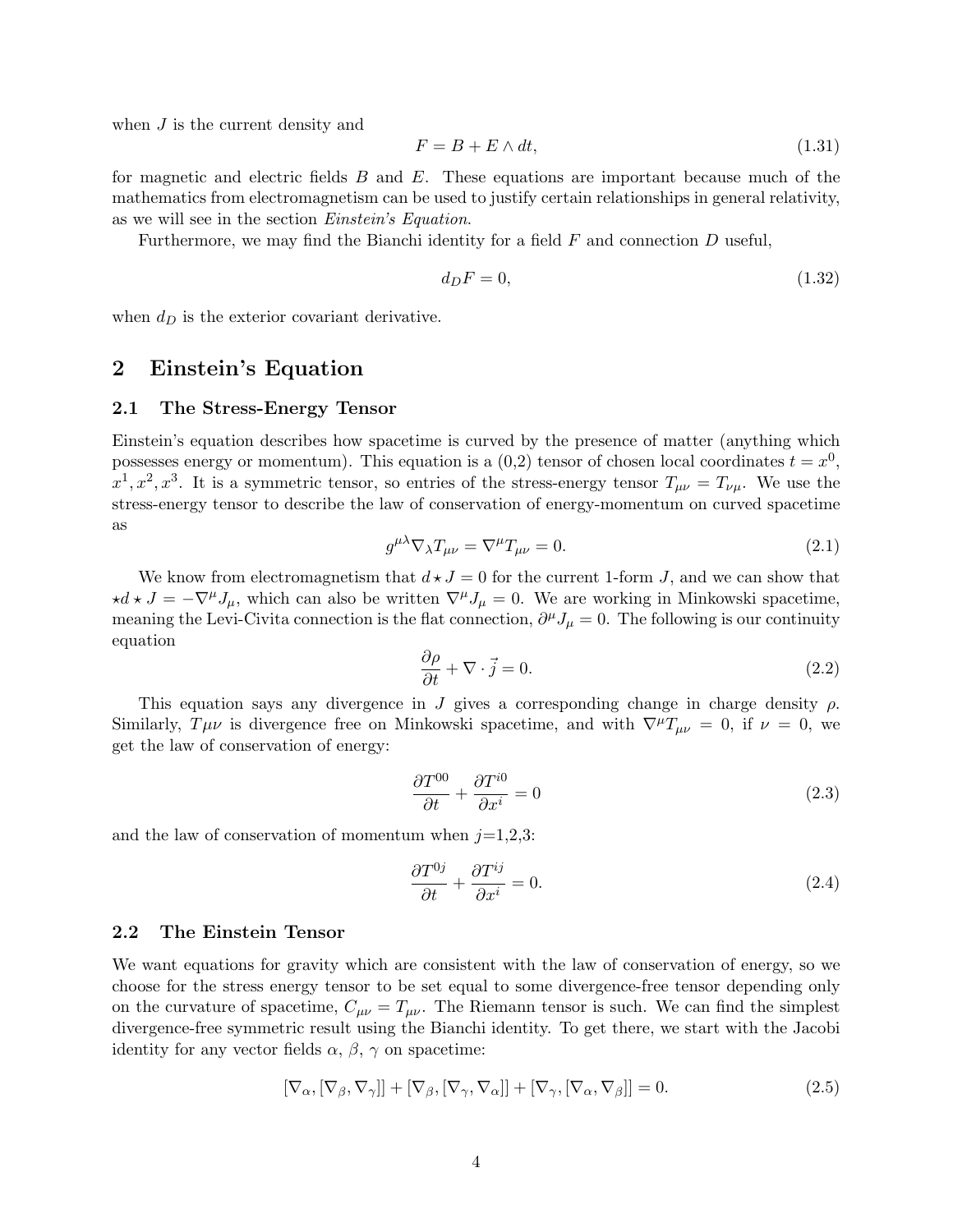The following Lie algebra is true:  $[\nabla_{\mu}, \nabla_{\nu}] = R(\partial_{\mu}, \partial_{\nu})$ . This relationship allows the following substitution:

$$
[\nabla_{\alpha}, R(\partial_{\beta}, \partial_{\gamma})] + [\nabla_{\beta}, R(\partial_{\gamma}, \partial_{\alpha})] + [\nabla_{\gamma}, R(\partial_{\alpha}, \partial_{\beta})] = 0.
$$
\n(2.6)

We change this equation in terms of curvature as the Riemann tensor. We describe  $R^{\alpha}_{\beta\gamma\delta}$  with  $R^{\alpha}_{\beta\gamma\delta} = -R^{\alpha}_{\gamma\beta\delta}$  as R to get a nice form of the Bianchi identity,  $d_{\nabla}$  being the exterior covariant derivative from the Levi-Civita connection:

$$
d_{\nabla}\mathcal{R} = 0. \tag{2.7}
$$

Another way we can describe this equation is in local coordinates. First, the exterior derivative of a p-form is  $d(\omega_I dx^I) = (\partial_\mu \omega_I) dx^\mu \wedge dx^I = (\nabla_\mu \omega_I) dx^\mu \wedge dx^I$ . This substitution changes the Bianchi identity to

$$
\nabla_{\left[\alpha}R^{\lambda}_{\beta\gamma\right]\delta} = 0. \tag{2.8}
$$

By contracting indices, we have  $\nabla_{[\alpha}R^{\alpha}_{\beta\gamma]\delta} = 0$ . Using the explicit antisymmetrization, contraction and raising of indices, we can perform the following,

$$
0 = \nabla_{\alpha} R^{\alpha}_{\beta\gamma\delta} + \nabla_{\beta} R^{\alpha}_{\gamma\alpha\delta} + \nabla_{\gamma} R^{\alpha}_{\alpha\beta\delta}
$$
\n(2.9)

$$
= \nabla_{\alpha} R^{\alpha}_{\beta\gamma\delta} + \nabla_{\beta} R^{\alpha}_{\gamma\alpha\delta} - \nabla_{\gamma} R^{\alpha}_{\beta\alpha\delta} \tag{2.10}
$$

$$
= \nabla^{\alpha} R_{\alpha\beta\gamma\delta} + \nabla_{\beta} R_{\gamma\delta} - \nabla_{\gamma} R_{\beta\delta} \tag{2.11}
$$

$$
= \nabla^{\alpha} R_{\delta\gamma\beta\alpha} + \nabla_{\beta} R_{\gamma\delta} - \nabla_{\gamma} R_{\beta\delta} \tag{2.12}
$$

$$
= \nabla^{\alpha} R_{\gamma\alpha} + \nabla^{\beta} R_{\gamma\beta} - \nabla_{\gamma} R \tag{2.13}
$$

$$
= \nabla^{\alpha} R_{\gamma\alpha} + \nabla^{\alpha} R_{\gamma\alpha} - \nabla_{\gamma} R \tag{2.14}
$$

$$
=2\nabla^{\alpha}R_{\gamma\alpha}-\nabla_{\gamma}R\tag{2.15}
$$

$$
=\nabla^{\alpha}R_{\gamma\alpha} - \frac{1}{2}\nabla_{\gamma}R\tag{2.16}
$$

$$
=\nabla^{\alpha}(R_{\gamma\alpha}-\frac{1}{2}g_{\gamma\alpha}R). \tag{2.17}
$$

The last is because  $\nabla^{\alpha} g_{\gamma\alpha} = 0$ . We then have  $G_{\mu\nu} = R_{\gamma\alpha} - \frac{1}{2}$  $\frac{1}{2}g_{\gamma\alpha}R$ , the Einstein tensor. Now, we can say

$$
\nabla^{\mu}G_{\mu\nu} = 0. \tag{2.18}
$$

We find that the Einstein tensor is the result we were seeking. This result allows the Einstein tensor to be a multiple of the stress-energy tensor.

$$
G_{\mu\nu} = 8\pi\kappa T_{\mu\nu}.\tag{2.19}
$$

Now, since  $\nabla^{\mu}g_{\mu\nu}=0$ , we could add a term proportional to the metric such that

$$
G_{\mu\nu} + \Lambda g_{\mu\nu} = 8\pi\kappa T_{\mu\nu},\tag{2.20}
$$

Λ being the cosmological constant.

#### 2.3 The Schwarzschild Metric

With the Schwarzschild Solution, Einstein's equation will describe the exterior gravitational field (spacetime geometry of the surrounding empty space) of a static, spherically symmetric body. In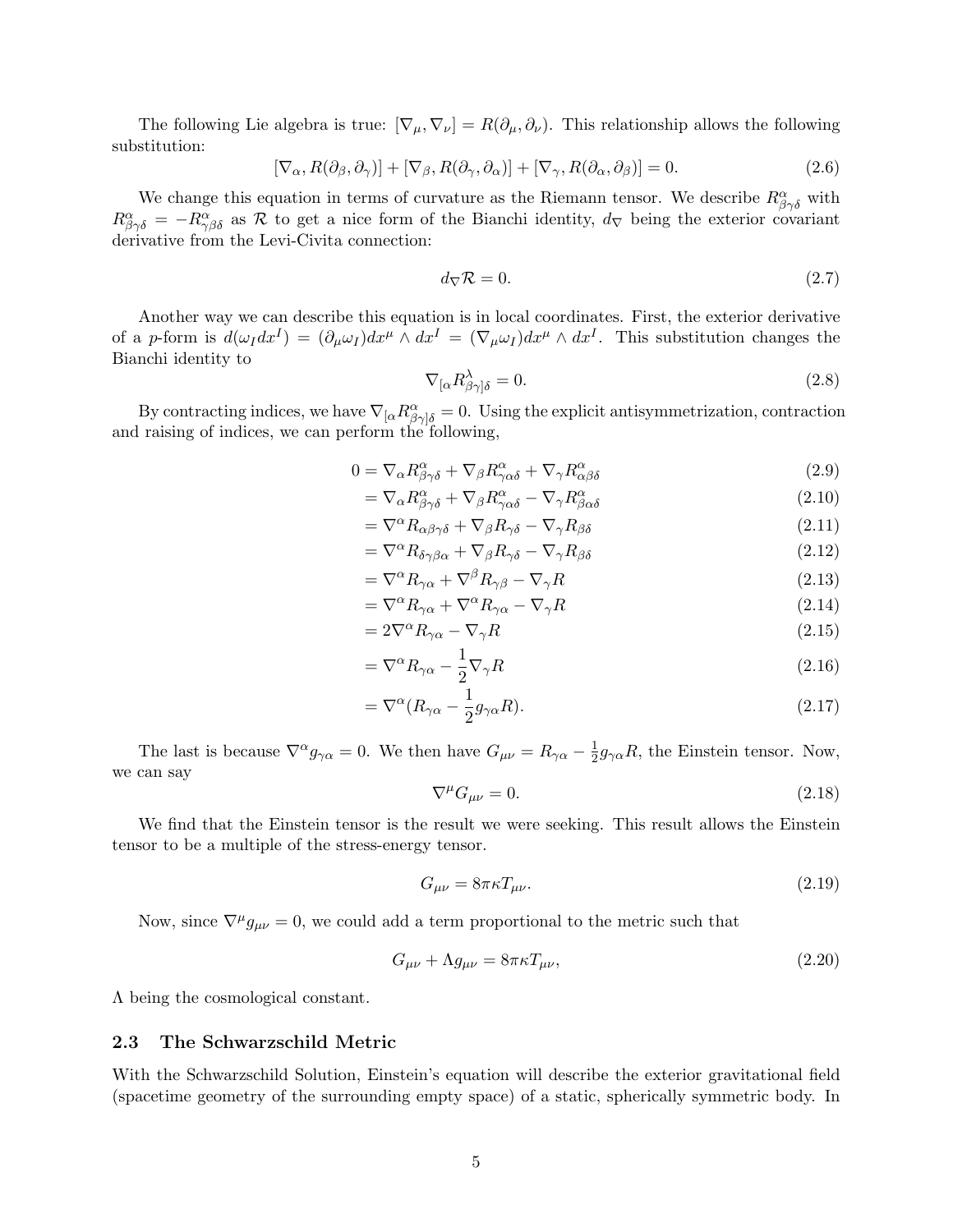this case, spacetime coordinates will be  $t, r, \theta$ , and  $\phi$ . The metric of a static, spherically symmetric spacetime is of this form:

$$
ds^{2} = -f(r)dt^{2} + h(r)dr^{2} + r^{2}(d\theta^{2} + sin^{2}\theta d\phi^{2}).
$$
\n(2.21)

An orthonormal basis for this metric is shown here,

$$
(e_0)_{\mu} = f^{1/2}(dt)_{\mu} \tag{2.22}
$$

$$
(e_1)_{\mu} = h^{1/2} (dr)_{\mu} \tag{2.23}
$$

$$
(e_2)_{\mu} = r(d\theta)_{\mu} \tag{2.24}
$$

$$
(e_3)_{\mu} = r \sin \theta (d\phi)_{\mu}, \tag{2.25}
$$

then we use the derivative  $\partial_{\mu}$  where  $f' = df/dr$ ,

$$
\partial_{\lbrack\mu}(e_0)_{\nu\rbrack} = \frac{1}{2} f^{-1/2} f'(dr)_{\lbrack\mu}(dt)_{\nu\rbrack} \tag{2.26}
$$

$$
\partial_{\mu}(e_1)_{\nu} = 0\tag{2.27}
$$

$$
\partial_{[\mu}(e_2)_{\nu]} = (dr)_{[\mu}(d\theta)_{\nu]}
$$
\n(2.28)

$$
\partial_{\left[\mu\right]}(e_3)_{\nu\left]} = \sin\theta (dr)_{\left[\mu\right]}(d\phi)_{\nu\left]}\n\cos\theta (d\theta)_{\left[\mu\right]}(d\phi)_{\nu\left]}.
$$
\n(2.29)

Now, using

$$
\partial_{[a}(e_{\sigma})_{b]} = \Sigma_{\mu,\nu} \eta^{\mu\nu}(e_{\mu})_{[a} \omega_{b] \sigma \nu} \tag{2.30}
$$

we solve for the connection 1-forms  $\omega_{\mu\alpha\beta}=-\omega_{\mu\beta\alpha}$ :

$$
\frac{1}{2}f^{-1/2}f'(dr)_{[\mu}(dr)_{\nu]} = h^{1/2}(dr)_{[\mu}\omega_{\nu]01} + r(d\theta)_{[\mu}\omega_{\nu]02} + r\sin\theta(d\phi)_{[\mu}\omega_{\nu]03}
$$
\n(2.31)

$$
0 = f^{1/2}(dt)_{\lbrack \mu} \omega_{\nu \rbrack 01} + r(d\theta)_{\lbrack \mu} \omega_{\nu \rbrack 12} + r \sin(\theta(d\phi)_{\lbrack \mu} \omega_{\nu \rbrack 13} \tag{2.32}
$$

$$
(dr)_{[\mu}(d\theta)_{\nu]} = -f^{1/2}(dt)_{[\mu}\omega_{\nu]20} + h^{1/2}(dr)_{[\mu}\omega_{\nu]21} + r\sin\theta(d\phi)_{[\mu}\omega_{\nu]23}
$$
\n(2.33)

$$
\sin\theta (dr)_{[\mu}(d\phi)_{\nu]} + r\cos\theta (d\theta)_{[\mu}(d\phi)_{\nu]} = -f^{1/2}(dt)_{[\mu}\omega_{\nu]30} + h^{1/2}(dr)_{[\mu}\omega_{\nu]31}r(d\theta)_{[\mu}\omega_{\nu]32}.
$$
 (2.34)

We offer the guess  $\omega_{\nu 02} = \omega_{\nu 03} = 0$ , so

$$
\omega_{\nu 01} = \frac{1}{2} \frac{f'}{(fh)^{1/2}} (dt)_{\nu} + \alpha_1 (dr)_{\nu}.
$$
\n(2.35)

in which  $\alpha_1$  is an undetermined function.

We plug these terms into equation (2.32) from just above to find that  $\alpha_1 = 0$ . We can also guess from (2.32) that

$$
\omega_{\nu 12} = \alpha_2 (d\theta)_{\nu} + \alpha_3 (d\phi)_{\nu},\tag{2.36}
$$

$$
\omega_{\nu 13} = \alpha_4 (d\phi)_{\nu} + \frac{\alpha_3}{\sin \theta} (d\theta)_{\nu}.
$$
\n(2.37)

We plug everything into (2.33) to get

$$
\alpha_2 = -h^{-1/2},\tag{2.38}
$$

$$
\omega_{\nu 23} = -\frac{h^{1/2}}{r \sin \theta} \alpha_3 (dr)_{\nu} + \alpha_5 (d\phi)_{\nu}.
$$
\n(2.39)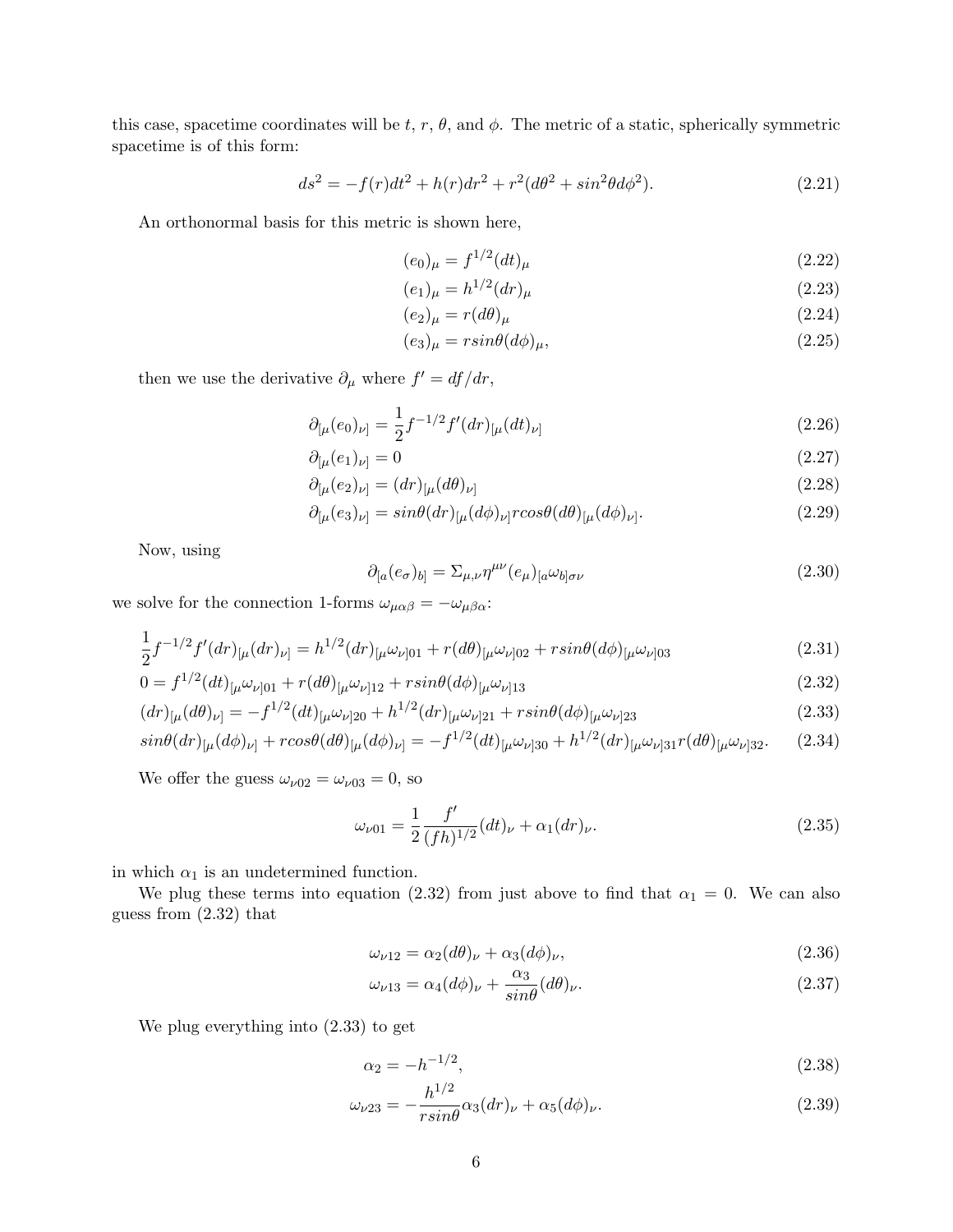Next we substitute into (2.34) and have

$$
\alpha_3 = 0,\tag{2.40}
$$

$$
\alpha_4 = -h^{-1/2} \sin \theta,\tag{2.41}
$$

$$
\alpha_5 = -\cos\theta. \tag{2.42}
$$

There have been no bumps in the road, so we have all of our values:

$$
\omega_{\nu 01} = \frac{f'}{2(fh)^{1/2}}(dt)_{\nu},\tag{2.43}
$$

$$
\omega_{\nu 12} = -h^{-1/2} (d\theta)_{\nu}, \tag{2.44}
$$

$$
\omega_{\nu 13} = -h^{-1/2} sin\theta (d\theta)_{\nu}, \qquad (2.45)
$$

$$
\omega_{\nu 23} = -\cos\theta (d\phi)_{\nu}.\tag{2.46}
$$

Now, we can find all of the Riemann tensors:

$$
R_{\mu\nu 01} = -R_{\mu\nu}10 = \frac{d}{dr}[(fh)^{-1/2}f'](dr)_{[\mu}(dt)_{\nu]},
$$
\n(2.47)

$$
R_{\mu\nu 02} = f^{-1/2} h^{-1} f'(d\theta)_{[\mu}(dt)_{\nu]},
$$
\n(2.48)

$$
R_{\mu\nu 03} = f^{-1/2}h^{-1}f'sin\theta (d\phi)_{[\mu}(dt)_{\nu]},
$$
\n(2.49)

$$
R_{\mu\nu 12} = h^{-3/2} h'(dr)_{[\mu}(d\theta)_{\nu]},
$$
\n(2.50)

$$
R_{\mu\nu 13} = \sin\theta h^{-3/2} h'(dr)_{[\mu}(d\phi)_{\nu]},
$$
\n(2.51)

$$
R_{\mu\nu 23} = 2(1 - h^{-1})sin\theta (d\theta)_{[\mu} (d\phi)_{\nu]}.
$$
\n(2.52)

We find the Ricci tensors from the Riemann tensors and set them equal to zero for the vacuum Einstein equation when  $R_{\alpha\beta} = R_{\mu\nu}(e_{\alpha})^{\mu}(e_{\beta})^{\nu}$ :

$$
0 = R_{00} = R_{010}^1 + R_{020}^2 + R_{030}^3 = \frac{1}{2} (fh)^{-1/2} \frac{d}{dr} [(fh)^{-1/2} f'] + (rfh)^{-1} f', \tag{2.53}
$$

$$
0 = R_{11} = -\frac{1}{2}(fh)^{-1/2}\frac{d}{dr}[(fh)^{-1/2}f'] + (rh^2)^{-1}h,
$$
\n(2.54)

$$
0 = R_{22} = -\frac{1}{2}(rfh)^{-1}f' + \frac{1}{2}(rh^2)^{-1}h' + r^{-2}(1-h^{-1}) = R_{33}.
$$
 (2.55)

The off-diagonals of  $R_{\alpha\beta}$  vanish as well.

We see from the sum

$$
R_{00} + R_{11} = \frac{f'}{f} + \frac{h'}{h} = 0, \qquad (2.56)
$$

that  $f = Kh^{-1} \Rightarrow t \longrightarrow \sqrt{K}t$ , we set constant  $K = 1$ . From these parameters,

$$
R_{22} = -f' + \frac{1-f}{r} = 0,\t\t(2.57)
$$

or

$$
\frac{d}{dr}(rf) = 1.\tag{2.58}
$$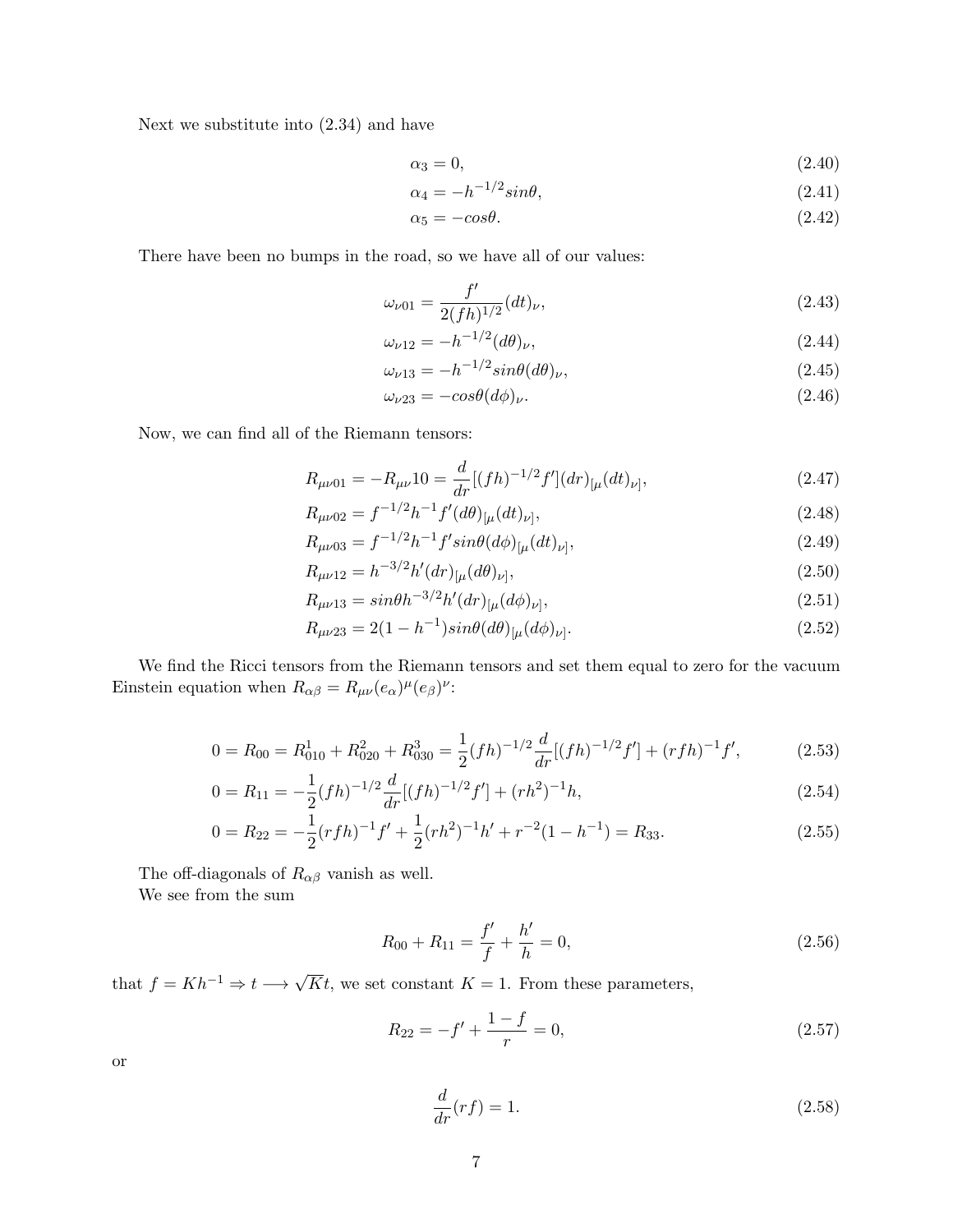Now,  $f = 1 + \frac{C}{r}$  when C is constant.

We can now write out our general solution,

$$
ds^{2} = -(1 + \frac{C}{r})dt^{2} + (1 + \frac{C}{r})^{-1}dr^{2} + r^{2}(d\theta^{2} + sin^{2}\theta d\phi^{2}).
$$
\n(2.59)

When  $r \rightarrow \infty$ , this solution reaches flatness asymptotically, so we can say that the behavior of a body agrees with Newtonian behavior when r is large, or  $C = -\frac{2GM}{c^2}$  $\frac{GM}{c^2}$ . Therefore, this result is our Schwarzschild metric,

$$
ds^{2} = -(1 - \frac{2GM}{rc^{2}})dt^{2} + (1 - \frac{2GM}{rc^{2}})^{-1}dr^{2} + r^{2}(d\theta^{2} + sin^{2}\theta d\phi^{2}).
$$
\n(2.60)

Here,  $r$  is our critical radius in which, if the entirety of the mass of the spherical object were to be scrunched, then not even light could escape its gravity.<sup>[6]</sup> The equation is essentially setting light speed to be the escape velocity from the gravitational field of a mass. The surface at this radius is called the horizon and appears to be a black, circular void to the observer.

## 3 Cosmology

#### 3.1 Robertson-Walker Cosmological Model

It has been a long-time assumption that our universe is homogeneous and isotropic. If we were situated anywhere else in the universe, the laws of physics that we observe here would apply there, and, regardless of where we look, observations which yield results should not change. "There are no preferred directions in space."<sup>[10]</sup> Through the ages of technology broadening our horizons, we have continued to see this assumption holds. We can define homogeneity and isotropy mathematically. Let us say there is a one-parameter family of spacelike hypersurfaces we call  $\Sigma_t$ . We will take a look at this figure from General Relativity by R. Wald, (Fig. C1). Spacetime is spatially homogeneous if for all t, and for any  $p,q \in \Sigma_t$ , there is an isometry of the spacetime metric (some  $\phi$  s.t.  $(\phi * g)_{ab} = g_{ab}$ ) which takes p into q.<sup>[10]</sup> Next, we look to another figure from General Relativity, (Fig. C2). A spacetime is isotropic at each point if there exist timelike curves with tangents  $u^a$  orthogonal to  $\Sigma_t$ , such that any point p connecting tangent vectors to  $\Sigma_t$ ,  $s_1^a$ ,  $s_2^a \in V_p$ , there is an isometry of  $g_{ab}$  for which p and  $u^a$  are fixed, but  $s_1^a$  rotates into  $s_2^a$ . We see, therefore, that we cannot construct a preferred tangent vector orthogonal to  $u^a$ .

Because of the restrictions of homogeneity and isotropy, the Riemann tensor can of  $\Sigma_t$  be described as a multiple of the identity operator,

$$
{}^{(3)}R^{\gamma\delta}_{\alpha\beta} = \kappa I = \delta^{\gamma}_{[\alpha}\delta^{\delta}_{\beta]}.
$$
\n(3.1)



Fig. C1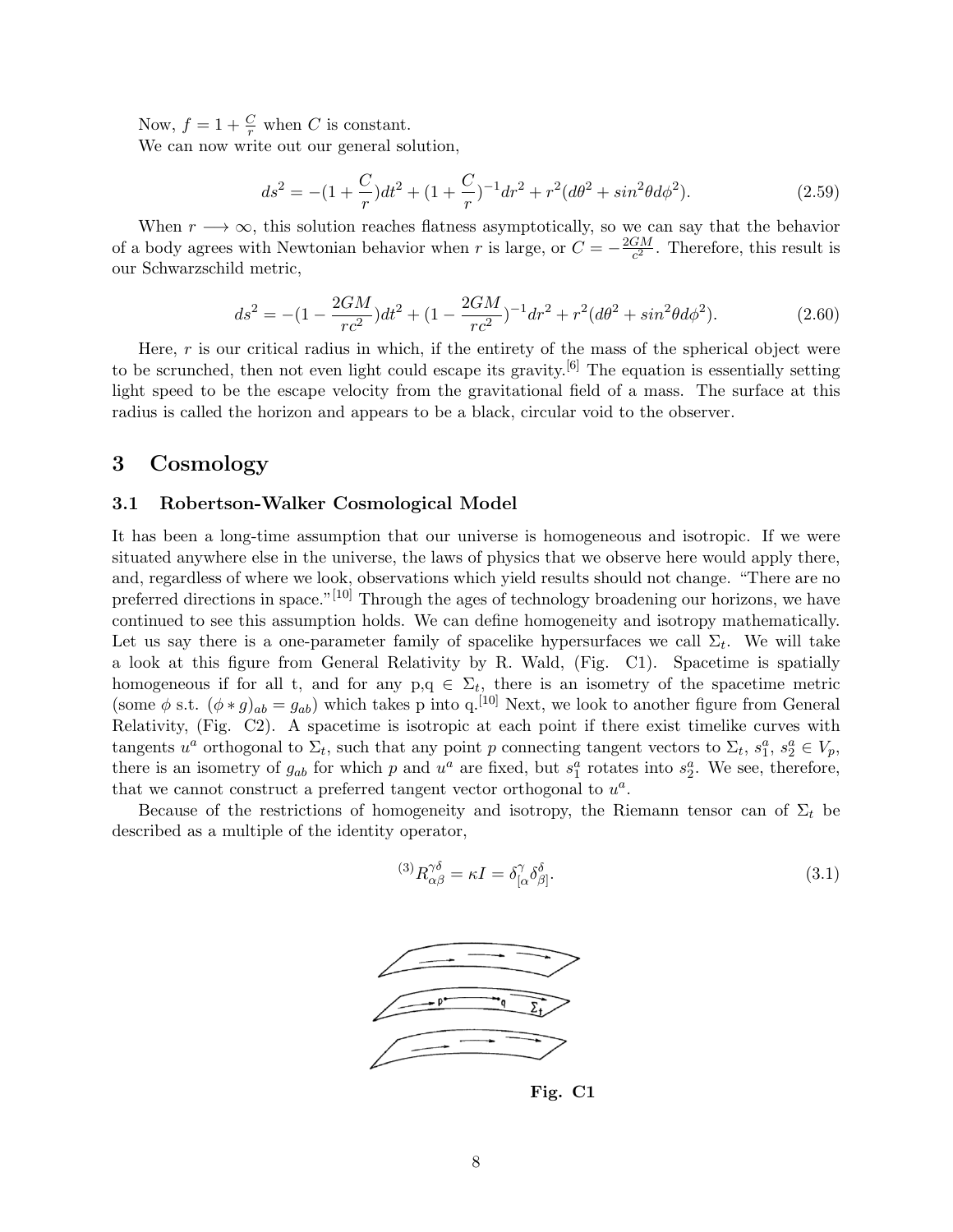

Fig. C2

We then lower the indices,

$$
R_{\alpha\beta\gamma\delta} = \kappa h_{\gamma\alpha} h_{\beta\beta}.
$$
\n(3.2)

Since  $\kappa$  is constant, which is implied by homogeneity, a space where this property is satisfied is called a space of constant curvature. Any two spaces of constant curvature of equal dimension, metric, and  $\kappa$  are locally isometric.

The 3-sphere spacial geometry provides all positive  $\kappa$ , negative  $\kappa$  comes from three-dimensional hyperboloids, and  $\kappa = 0$  for flat space. Given that the isotropic and homogeneous surfaces are orthogonal to each other, we can define the four-dimensional metric for spacetime as

$$
g_{\mu\nu} = -u_{\mu}u_{\nu} + h_{\mu\nu}(t),
$$
\n(3.3)

for which  $h_{\mu\nu}$  is the metric of a spatial geometry from the selection below for a proper time  $\tau$ carried by an isotropic observer:

$$
ds^{2} = -d\tau^{2} + a^{2}(\tau)(d\psi^{2} + \sin^{2}\psi(d\theta^{2} + \sin^{2}\theta d\phi^{2})),
$$
\n(3.4)

$$
ds^{2} = -d\tau^{2} + a^{2}(\tau)(dx^{2} + dy^{2} + dz^{2}),
$$
\n(3.5)

$$
ds^{2} = -d\tau^{2} + a^{2}(\tau)(d\psi^{2} + \sinh^{2}\psi(d\theta^{2} + \sin^{2}\theta d\phi^{2})),
$$
\n(3.6)

for which  $(3.4)$  is the spherical metric,  $(3.5)$  is the flat space metric, and  $(3.6)$  is the hyperbolic space metric.

These metrics are called the Robertson-Walker cosmological model. We want to use the spacetime metric to find ordinary differential equations to predict the general evolution for homogeneous, isotropic cosmology.

#### 3.2 Cosmological Evolution Equations

First, we define the stress-energy tensor of matter in the present universe to be the average mass density of matter times these tangent vectors for points on observation lines, perpendicular to foliating hypersurfaces of spacetime,  $T_{\mu\nu} = \rho u_{\mu} u_{\nu}$ . We must also include a term involving thermal radiation pressure  $P$  in our expression, so we multiply it by the metric of the hypersurfaces:

$$
T_{\mu\nu} = \rho u_{\mu} u_{\nu} + P(g_{\mu\nu} + u_{\mu} u_{\nu}).
$$
\n(3.7)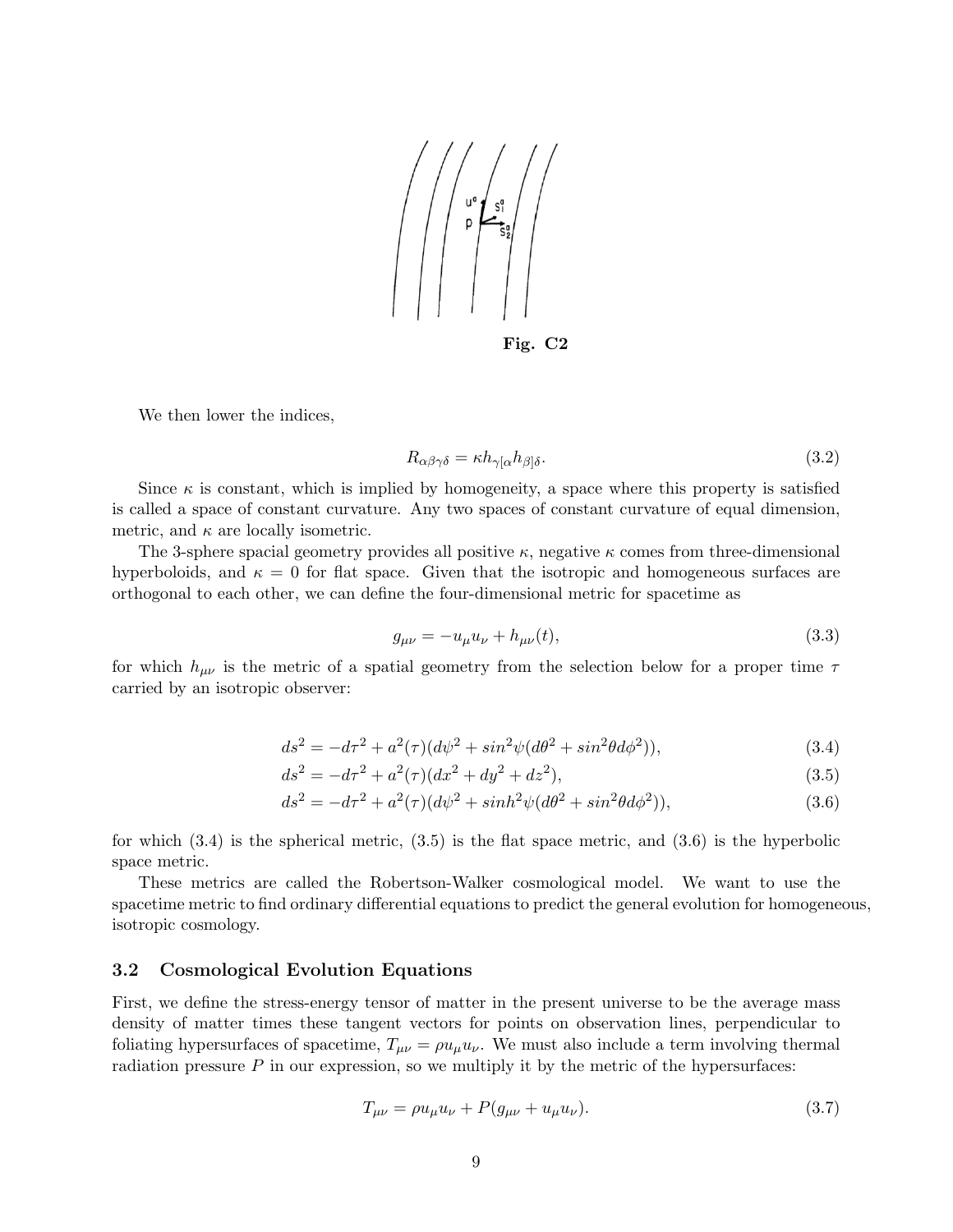Due to our two restrictions of homogeneity and isotropy, the only components we must compute of the Einstein tensor are  $G_{\tau\tau}$  and  $G_{ss}$ , so these terms are our only components for Einstein's equations:

$$
G_{\mu\nu}u^{\mu}u^{\nu} = G_{\tau\tau} = 8\pi T_{\tau\tau} = 8\pi\rho,
$$
\n(3.8)

$$
G_{\mu\nu}s^{\mu}s^{\nu} = G_{ss} = 8\pi T_{ss} = 8\pi\rho.
$$
\n(3.9)

First, we compute these expressions for flat spatial geometry,  $ds^2 = -d\tau^2 + a^2(\tau)(dx^2 + dy^2 + dz^2)$ . The Christoffel components are,  $\dot{a}$  being with respect to  $\tau$ ,

$$
\Gamma_{xx}^{\tau} = \Gamma_{yy}^{\tau} = \Gamma_{zz}^{\tau} = a\dot{a},\tag{3.10}
$$

$$
\Gamma_{x\tau}^x = \Gamma_{\tau x}^x = \Gamma_{y\tau}^y = \Gamma_{\tau y}^y = \Gamma_{z\tau}^z = \Gamma_{\tau z}^z = \frac{a}{a}.
$$
\n(3.11)

From the definition of the Ricci tensor, we have

$$
R_{\tau\tau} = -\frac{3\ddot{a}}{a},\tag{3.12}
$$

a˙

$$
R_{ss} = a^{-2} R_{xx} = \frac{\ddot{a}}{a} + 2\frac{\dot{a}^2}{a^2}.
$$
\n(3.13)

Therefore,  $\frac{1}{2}R = \frac{1}{2}$  $\frac{1}{2}(-R_{\tau\tau} + 3R_{ss}) = 3(\frac{\ddot{a}}{a} + \frac{\dot{a}^2}{a^2})$  $\frac{a^2}{a^2}$ ). We then compute

$$
G_{\tau\tau} = -3\frac{\ddot{a}}{a} + 3(\frac{\ddot{a}}{a} + \frac{\dot{a}^2}{a^2}) = 3\frac{\dot{a}^2}{a^2} = 8\pi\rho,
$$
\n(3.14)

$$
G_{ss} = \frac{\ddot{a}}{a} + 2\frac{\dot{a}^2}{a^2} - 3(\frac{\ddot{a}}{a} + \frac{\dot{a}^2}{a^2}) = -2\frac{\ddot{a}}{a} - \frac{\dot{a}^2}{a^2} = 8\pi P. \tag{3.15}
$$

We rewrite  $G_{ss}$  to be  $3\frac{\ddot{a}^2}{a^2}$  $\frac{a^2}{a^2} = -4\pi(\rho + 3P).$ Next, we compute  $G_{\tau\tau}$  and  $G_{ss}$  for spherical and hyperbolic space, k being either  $\pm 1$ .

$$
\Gamma^{\tau}_{\theta\theta} = r^2 a \dot{a} \tag{3.16}
$$

$$
\Gamma^r_{\tau r} = \Gamma^r_{r\tau} = \Gamma^\theta_{\tau\theta} = \Gamma^\theta_{\theta\tau} = \Gamma^\phi_{\tau\phi} = \Gamma^\phi_{\phi\tau} = \frac{\dot{a}}{a}
$$
\n(3.17)

$$
\Gamma_{\theta\theta}^r = -r(1 - kr^2) \tag{3.18}
$$

$$
\Gamma^{\theta}_{r\theta} = \Gamma^{\theta}_{\theta r} = \Gamma^{\phi}_{r\phi} = \Gamma^{\theta}_{\phi r} = \frac{1}{r}
$$
\n(3.19)

$$
\Gamma^{\phi}_{\theta\phi} = \Gamma^{\phi}_{\phi\theta} = \frac{\cos\theta}{\sin\theta} \tag{3.20}
$$

$$
R_{\tau\tau} = -\frac{3\dot{a}'}{a} \tag{3.21}
$$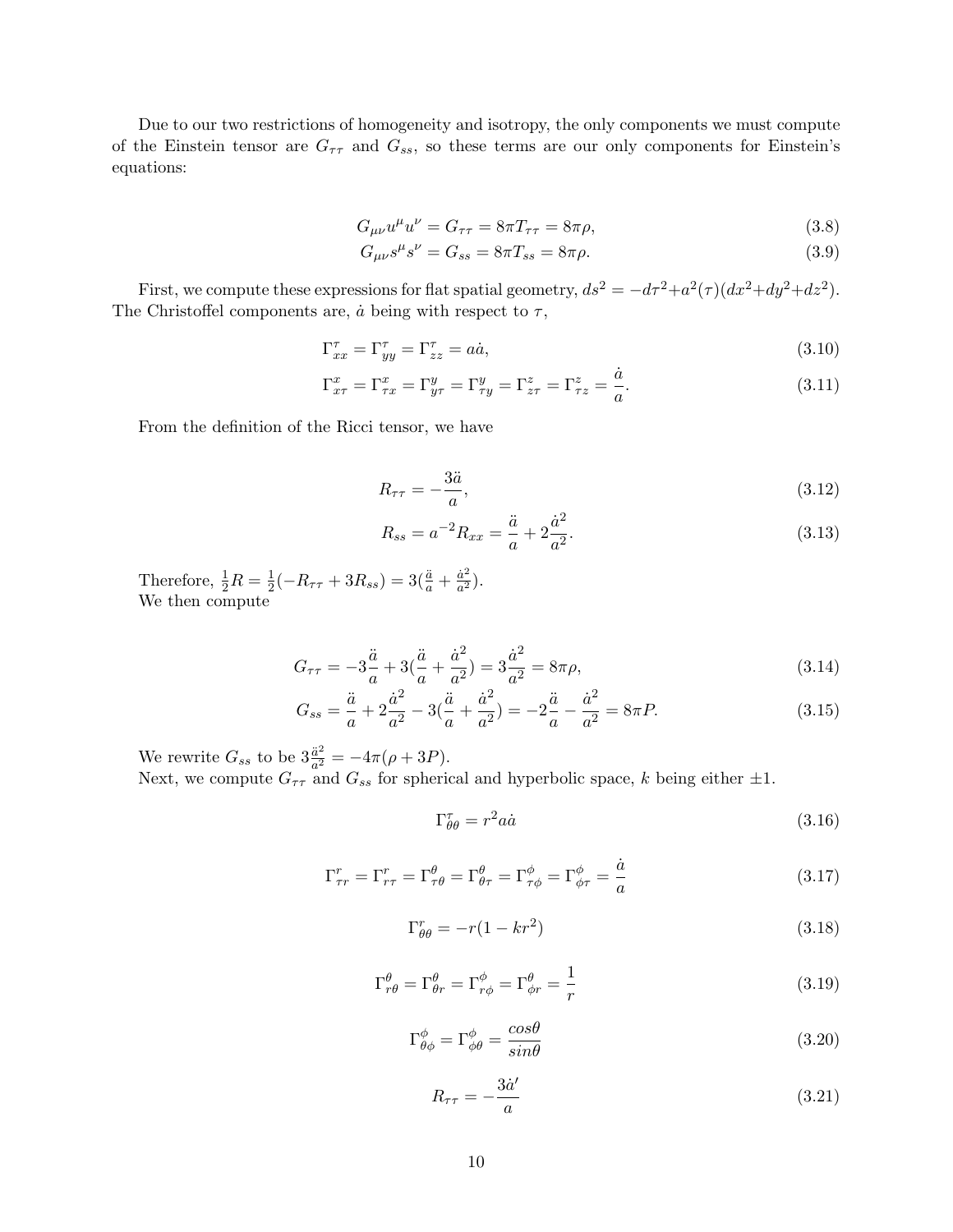$$
R_{rr} = \frac{2k + 2\dot{a}^2 + \dot{a}\ddot{a}}{1 - kr^2} \tag{3.22}
$$

$$
R_{\theta\theta} = -1 + 2kr^2 - \cot^2\theta + \csc^2\theta + 2r^2\dot{a}^2 + r^2a\ddot{a}
$$
 (3.23)

$$
R_{\phi\phi} = r^2 \sin^2\theta (2k + 2\dot{a}^2 + a\ddot{a})\tag{3.24}
$$

$$
G_{\tau\tau} = R_{\tau\tau} + \frac{1}{2}R = \frac{3k}{a^2} + \frac{3\dot{a}^2}{a^2} = 8\pi\rho
$$
\n(3.25)

$$
R_{ss} = \frac{R_{\mu\nu}X^{\mu}X^{\nu}}{g_{\mu\nu}X^{\mu}X^{\nu}} = \frac{R_{\phi}}{g_{\phi\phi}}
$$
\n(3.26)

$$
G_{ss} = -\frac{k}{a^2} - \frac{\dot{a}^2}{a} - \frac{2\ddot{a}}{a} = 8\pi P \tag{3.27}
$$

The general evolution differential equations are found to be

$$
3\frac{\dot{a}^2}{a^2} = 8\pi\rho - 3\frac{k}{a^2},\tag{3.28}
$$

$$
3\frac{\ddot{a}}{a} = -4\pi(\rho + 3P). \tag{3.29}
$$

We see that the universe must always be either expanding or contracting.

We will not work out the exact solutions for our three geometries in this paper, but, for the curious reader, the below table displays exact solutions taken from General Relativity by R. Wald, for which  $\eta = \int d\eta = \int \frac{dt}{g}$  $\frac{dt}{a}$ :

| Dust and Radiation Filled Robertson-Walker Cosmologies |                                                                                                    |                                                                                            |  |  |  |
|--------------------------------------------------------|----------------------------------------------------------------------------------------------------|--------------------------------------------------------------------------------------------|--|--|--|
| Spatial Geometry                                       | "Dust"; $P=0$                                                                                      | Radiation; $P = \frac{1}{3}\rho$                                                           |  |  |  |
| 3-sphere, $k = +1$                                     | $a = \frac{4\pi\rho a^4}{3}(1 - \cos \eta)$<br>$\tau = \frac{4\pi\rho a^4}{3}(\eta - \sin \eta)$   | $a = \sqrt{\frac{8\pi\rho a^4}{3}} [1 - (1 - \tau/\sqrt{\frac{8\pi\rho a^4}{3}})^2]^{1/2}$ |  |  |  |
|                                                        |                                                                                                    |                                                                                            |  |  |  |
| Flat, $k=0$                                            | $a = (6\pi \rho a^3)^{1/3} \tau^{2/3}$                                                             | $a = (\frac{32\pi\rho a^4}{3})^{1/4} \tau^{1/2}$                                           |  |  |  |
| Hyperboloid, $k = -1$                                  | $a = \frac{4\pi\rho a^4}{3}(\cosh \eta - 1)$<br>$\tau = \frac{4\pi\rho a^4}{3}(\sinh \eta - \eta)$ | $a = \sqrt{\frac{8\pi\rho a^4}{3}}[(1+\tau/\sqrt{\frac{8\pi\rho a^4}{3}})^2 - 1]^{1/2}$    |  |  |  |
|                                                        |                                                                                                    |                                                                                            |  |  |  |

# 4 Lagrangians for General Relativity

We want to derive Einstein's equation from an action principle for gravity. The action principle is a path along which an action is minimized, the action being the integral of the Lagrangian, the kinetic energy minus the potential energy of a particle as a function of time.

When spacetime is an oriented manifold  $M$  on which there is a metric  $g$ , the Lagrangian for general relativity is Rvol,  $R$  being the Ricci scalar curvature of  $g$  and vol  $g$ 's volume form. The Einstein-Hilbert action is then

$$
S(g) = \int_{M} R \text{vol.} \tag{4.1}
$$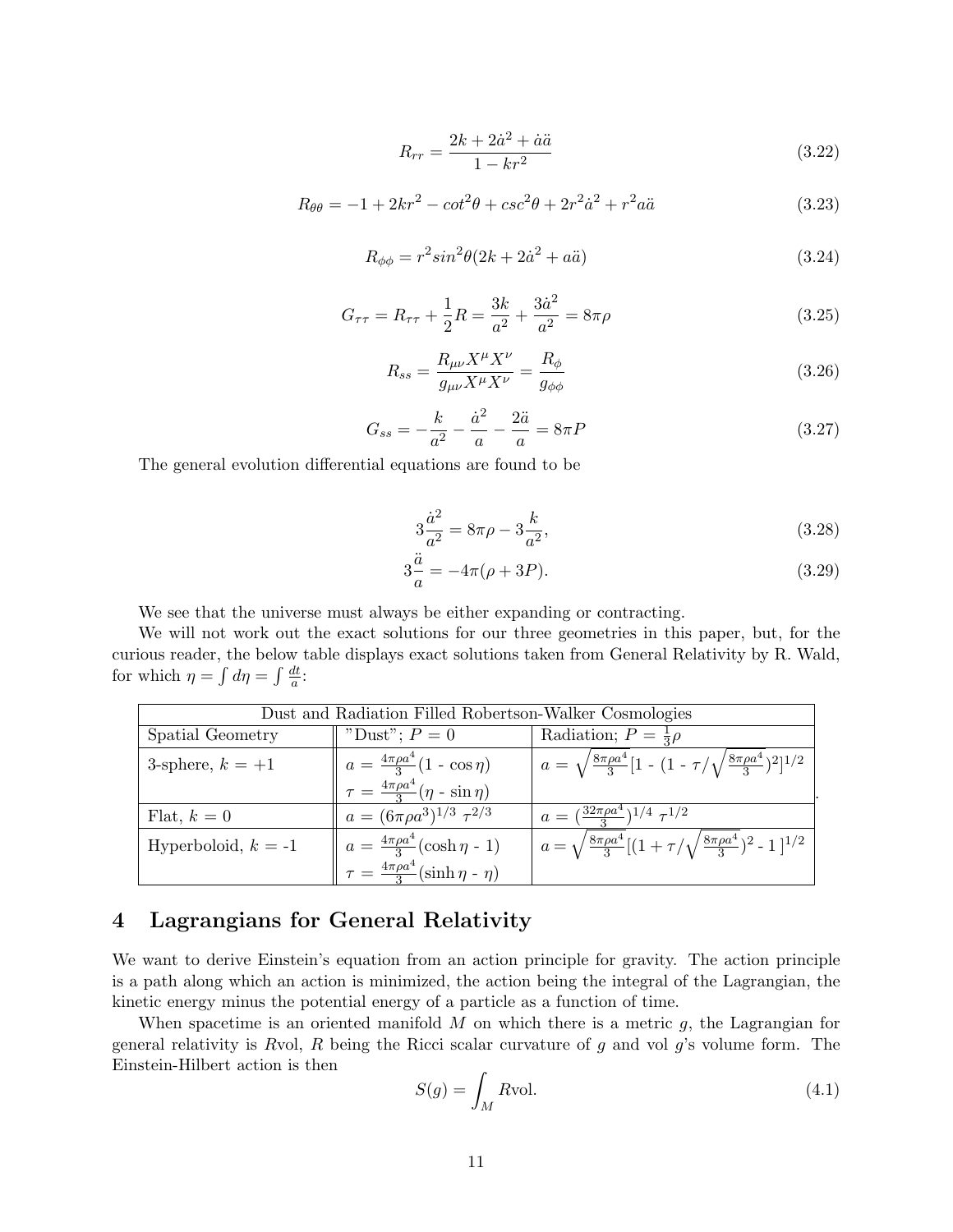This integral can be rewritten in local coordinates as  $S(g) = \int_M R \sqrt{|\det g|} d^n x = \int_M R$  $\sqrt{-\det g}d^n x.$ We are working in the Lorentzian case, so we calculate the variation of the action as

$$
\delta S(g) = \frac{d}{ds} S(g + s\delta g)|_{s=0},\tag{4.2}
$$

with Lorentzian matrix g,  $(0,2)$ -tensor  $\delta q$  which vanishes outside a compact set when M is such, and  $s$  is a real number that will form a path of metrics through  $g$  when in this expression as it varies. This method is how we find the variation of any quantity depending on  $q$ , so we start with our original definition

$$
\delta S = \int_M \delta(R \text{vol}) = \int_M (\delta R) \text{vol} + R \delta \text{vol},\tag{4.3}
$$

and we translate it into local coordinates:

$$
\delta S = \int_M \delta(R\sqrt{|\det g|}d^nx) = \int_M (\delta R)\sqrt{|\det g|} + R\delta\sqrt{|\det g|}d^nx.
$$
 (4.4)

We utilize the fact that, for any two matrices  $A$  and  $B$ ,

$$
\frac{d}{ds}\det(A+sB)|_{s=0} = \frac{d}{ds}\det(A)\det(1+sA^{-1}B)|_{s=0}
$$
\n
$$
= \det(A)tr(A^{-1}B),
$$
\n(4.5)

to say

$$
\delta \det g = \frac{d}{ds} \det (g + s\delta g)|_{s=0}
$$
  
= det  $gg^{-1} \delta g$   
= (det  $g$ )  $g^{\alpha\beta} \delta g_{\alpha\beta}$ . (4.6)

Since trace  $g^{\alpha\beta}g_{\alpha\beta}$  is equal to its number of dimensions,  $\delta(g^{\alpha\beta}g_{\alpha\beta})=0$ , so  $g^{\alpha\beta}\delta g_{\alpha\beta}=-g_{\alpha\beta}\delta g^{\alpha\beta}$ . Therefore we can perform the following,

$$
\delta(\det g) = -(\det g)g_{\alpha\beta}\delta g^{\alpha\beta} \Rightarrow \delta\sqrt{-\det g} = -\frac{1}{2}\sqrt{-\det g}g_{\alpha\beta}\delta g^{\alpha\beta}.
$$
 (4.7)

This expression is just  $\delta \text{vol} = -\frac{1}{2}$  $\frac{1}{2}g_{\alpha\beta}(\delta g^{\alpha\beta})$ vol. We begin calculation of the Ricci scalar,  $\delta R$ ,

$$
\delta R = \delta R^{\alpha}_{\alpha} = \delta(g^{\alpha\beta} R_{\alpha\beta}) = (\delta g^{\alpha\beta}) R_{\alpha\beta} + g^{\alpha\beta} \delta R_{\alpha\beta}.
$$
\n(4.8)

We need to find  $\delta R_{\alpha\beta} = \delta R^{\gamma}_{\alpha\gamma\beta}$ . This calculation means first finding the variation of the Christoffel symbols:

$$
\Gamma^{\alpha}_{\beta\gamma} = \frac{1}{2} g^{\alpha\eta} (\partial_{\beta} g_{\gamma\eta} + \partial_{\gamma} g_{\beta\eta} - \partial_{\eta} g_{\beta\gamma}), \qquad (4.9)
$$

the variation being

$$
\delta\Gamma^{\alpha}_{\beta\gamma} = \frac{1}{2}g^{\alpha\eta}(\nabla_{\beta}\delta g_{\gamma\eta} + \nabla_{\gamma}\delta g_{\beta\eta} - \nabla_{\eta}\delta g_{\beta\gamma}).\tag{4.10}
$$

We can now look for the variation of the Riemann tensor,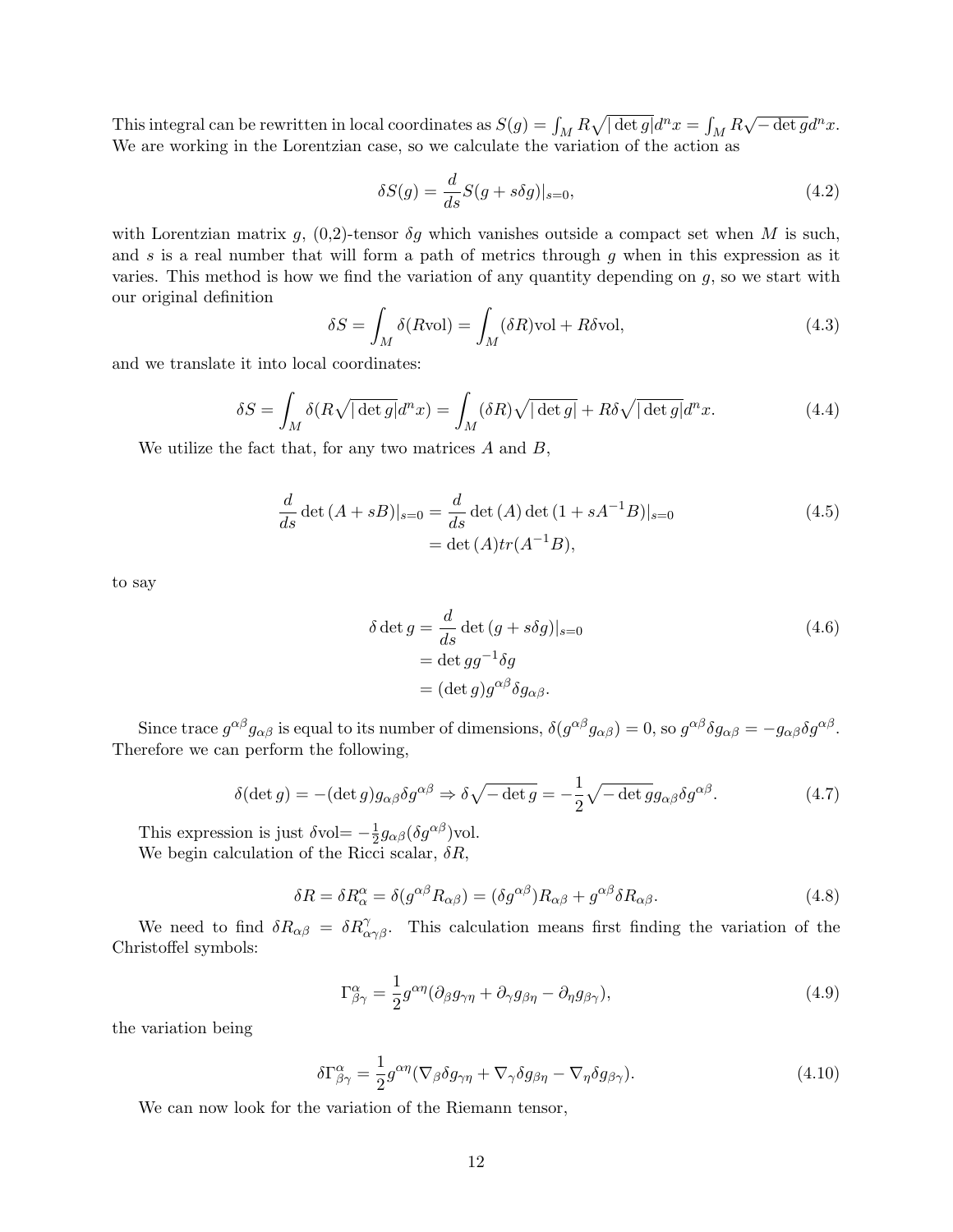$$
R^{\alpha}_{\beta\gamma\eta} = \partial_{\beta} \Gamma^{\alpha}_{\gamma\eta} - \partial_{\gamma} \Gamma^{\alpha}_{\beta\eta} + \Gamma^{\sigma}_{\gamma\eta} \Gamma^{\alpha}_{\beta\sigma} - \Gamma^{\sigma}_{\beta\eta} \Gamma^{\alpha}_{\gamma\sigma}, \qquad (4.11)
$$

as

$$
\delta R^{\alpha}_{\beta\gamma\eta} = \nabla_{\beta} \delta \Gamma^{\alpha}_{\gamma\eta} - \nabla_{\gamma} \delta \Gamma^{\alpha}_{\beta\eta}.
$$
\n(4.12)

or

$$
\delta R_{\alpha\beta} = \delta R^{\gamma}_{\alpha\gamma\beta} = \nabla_{\alpha}\delta\Gamma^{\gamma}_{\gamma\beta} - \nabla_{\gamma}\delta\Gamma^{\gamma}_{\alpha\beta}.
$$
\n(4.13)

We next include the variation of the Christoffel symbols:

$$
\delta R_{\alpha\beta} = \frac{1}{2} (g^{\gamma\eta} \nabla_{\alpha} \nabla_{\beta} \delta g_{\gamma\eta} + g^{\gamma\eta} \nabla_{\gamma} \nabla_{\eta} \delta g_{\alpha\beta} - g^{\gamma\eta} \nabla_{\gamma} (\nabla_{\beta} \delta g_{\alpha\eta} + \nabla_{\alpha} \delta g_{\beta\eta})).
$$
(4.14)

We plug this term back into our  $\delta R$  expression:

$$
\delta R = \delta(g^{\alpha\beta} R_{\alpha\beta})
$$
\n
$$
= (\delta g^{\alpha\beta}) R_{\alpha\beta} + g^{\alpha\beta} \delta R_{\alpha\beta}
$$
\n
$$
= R_{\alpha\beta} \delta g^{\alpha\beta} + g^{\alpha\beta} (\frac{1}{2} (g^{\gamma\eta} \nabla_{\alpha} \nabla_{\beta} \delta g_{\gamma\eta} + g^{\gamma\eta} \nabla_{\gamma} \nabla_{\eta} \delta g_{\alpha\beta} - g^{\gamma\eta} \nabla_{\gamma} (\nabla_{\beta} \delta g_{\alpha\eta} + \nabla_{\alpha} \delta g_{\beta\eta})))
$$
\n
$$
= R_{\alpha\beta} \delta g^{\alpha\beta} + \nabla^{\gamma} \nabla_{\gamma} (g^{\alpha\beta} \delta g_{\alpha\beta}) - \nabla^{\alpha} \nabla^{\beta} \delta g_{\alpha\beta}.
$$
\n(4.15)

If we so choose, we can make this expression look nicer by defining a 1-form  $\omega$  to be

$$
\omega_{\alpha} = g_{\alpha}^{\gamma \eta} \delta g_{\gamma \eta} - \nabla^{\beta} \delta g_{\alpha \beta},\tag{4.16}
$$

so we have

$$
\delta R = R_{\alpha\beta}\delta g^{\alpha\beta} + \nabla^{\alpha}\omega_{\alpha}.\tag{4.17}
$$

Finally, now that we have our full variation expression,

$$
\delta S = \int_M (\delta R) \text{vol} + R \delta \text{vol}
$$
\n
$$
= \int_M (R_{\alpha\beta} \delta g^{\alpha\beta} + \nabla^{\alpha} \omega_{\alpha} - \frac{1}{2} R g_{\alpha\beta} \delta g^{\alpha\beta}) \text{vol},
$$
\n(4.18)

we can start deriving Einstein's equation. If we look at the part of this equation without the  $\omega$ -term, we have

$$
\int_{M} (R_{\alpha\beta} - \frac{1}{2} R g_{\alpha\beta}) (\delta g^{\alpha\beta}) \text{vol.}
$$
\n(4.19)

Remember Einstein's equation,

$$
R_{\alpha\beta} - \frac{1}{2} R g_{\alpha\beta} = 0. \tag{4.20}
$$

When this equation is true, our integral is zero for all variations  $\delta g^{\alpha\beta}$  which vanish outside a compact set  $M$ . Now for the remaining term, it is true that for any 1-form,

$$
\nabla^{\alpha}\omega_{\alpha} = -\star d \star \omega, \tag{4.21}
$$

so we are left with the following through Stokes' theorem,  $\star^2 = \pm 1$ ,

$$
-\int_{M} \text{vol} \wedge \star d \star \omega = \pm \int_{M} d \star \omega \wedge \star vol = \pm \int_{M} d \star \omega = 0. \tag{4.22}
$$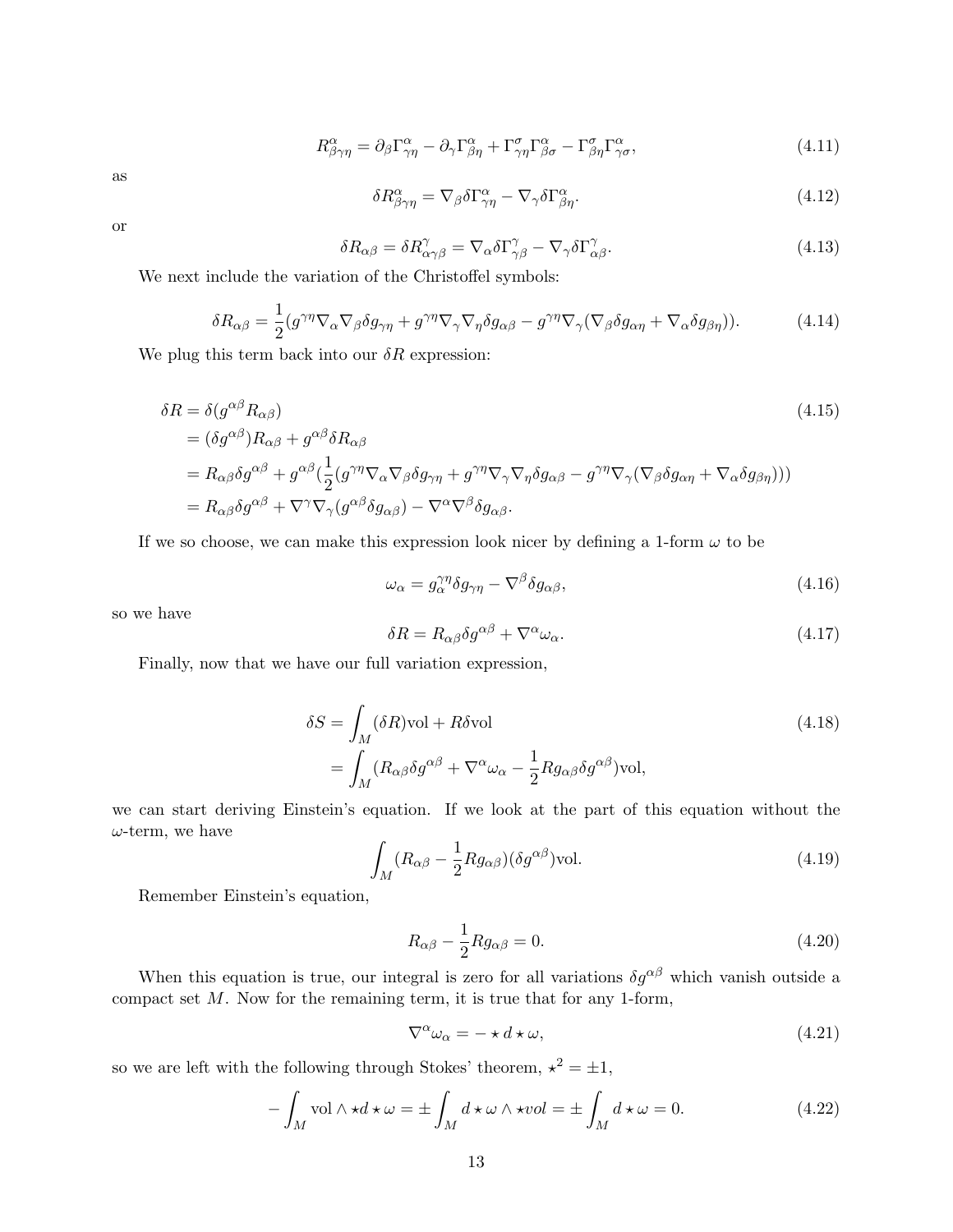We can now know the linearized vacuum Einstein equation. We solve using a perturbation  $g + \epsilon h$  such that the new metric is a solution up to first order in  $\epsilon$ . The Ricci tensor for g vanishes. since g is a solution, so the Ricci tensor of  $g + \epsilon h$  is

$$
\frac{\epsilon}{2}(g^{\gamma\eta}\nabla_{\alpha}\nabla_{\beta}h_{\gamma\eta} + g^{\gamma\eta}\nabla_{\gamma}\nabla_{\eta}h_{\alpha\beta} - g^{\gamma\eta}\nabla_{\gamma}(\nabla_{\beta}h_{\alpha\eta} + \nabla_{\alpha}h_{\beta\eta})),\tag{4.23}
$$

along with higher order terms. If h is to vanish, it must satisfy the linearized Einstein equation, which we find to be

$$
g^{\gamma\eta}\nabla_{\alpha}\nabla_{\beta}h_{\gamma\eta} + g^{\gamma\eta}\nabla_{\gamma}\nabla_{\eta}h_{\alpha\beta} - g^{\gamma\eta}\nabla_{\gamma}(\nabla_{\beta}h_{\alpha\eta} + \nabla_{\alpha}h_{\beta\eta}) = 0.
$$
 (4.24)

The linearized Einstein equation is used to study gravitational waves. Gravitational waves are interesting in that they are ripples across spacetime caused by massive objects moving at extreme accelerations.<sup>[4]</sup> This example includes neutron stars and black holes. The detection of gravitational waves offers a separate detection method to electromagnetic waves, as gravitational waves are largely unimpeded by matter. We can track ripples farther away than with light detection, which can be bent by massive celestial bodies, or even blocked by space materials.

# 5 ADM Formalism

Let us say we have a Lorentzian manifold  $M$  and a diffeomorphism defined

$$
\phi: M \longrightarrow \mathbb{R} \times S,\tag{5.1}
$$

for which  $t \in \mathbb{R}$  is our time and S is space. We define a time coordinate on spacetime M as the pullback of t on  $\mathbb{R} \times S$ ,  $\tau = \phi * t$ . We will say that  $\Sigma \subset M$  is a slice of spacetime M if time  $\tau$  is constant on  $\Sigma$ . We call the metric on  $\Sigma$  the 3-metric, or <sup>3</sup>g. The way  $\Sigma$  sits in M, or the extrinsic curvature, represents the time derivative of  ${}^{3}g$ , which is K in our context, and our Cauchy data for the metric will be  $({}^3g,K)$ .

The Einstein tensor contains ten independent components, so, in actuality, rather than the Einstein equation, we have the Einstein equations. This section is about the formulation of these ten equations, the Arnowitt-Deser-Misner (ADM) formulation. The first four equations we will consider are constraint equations for the Cauchy data. The six other equations describe the evolution of the 3-metric over time.

#### 5.1 Extrinsic Curvature

When  $\Sigma$  is a spacelike slice of spacetime M, with the 3-metric, a field of timelike normal unit vectors n exists such that

$$
g(n,n) = -1\tag{5.2}
$$

and  $\forall v \in T_p\Sigma$ ,  $g(n, v) = 0$ , for which  $T_p\Sigma$  is the tangent space on  $\Sigma$ . If we switch the sign of n, we can designate directions for the future and past. We can expand any vector  $v \in T_pM$  into two components

$$
v = -g(v, n)n + (v + g(v, n)n). \tag{5.3}
$$

We can check that the normal component of  $n$  is just  $n$ ,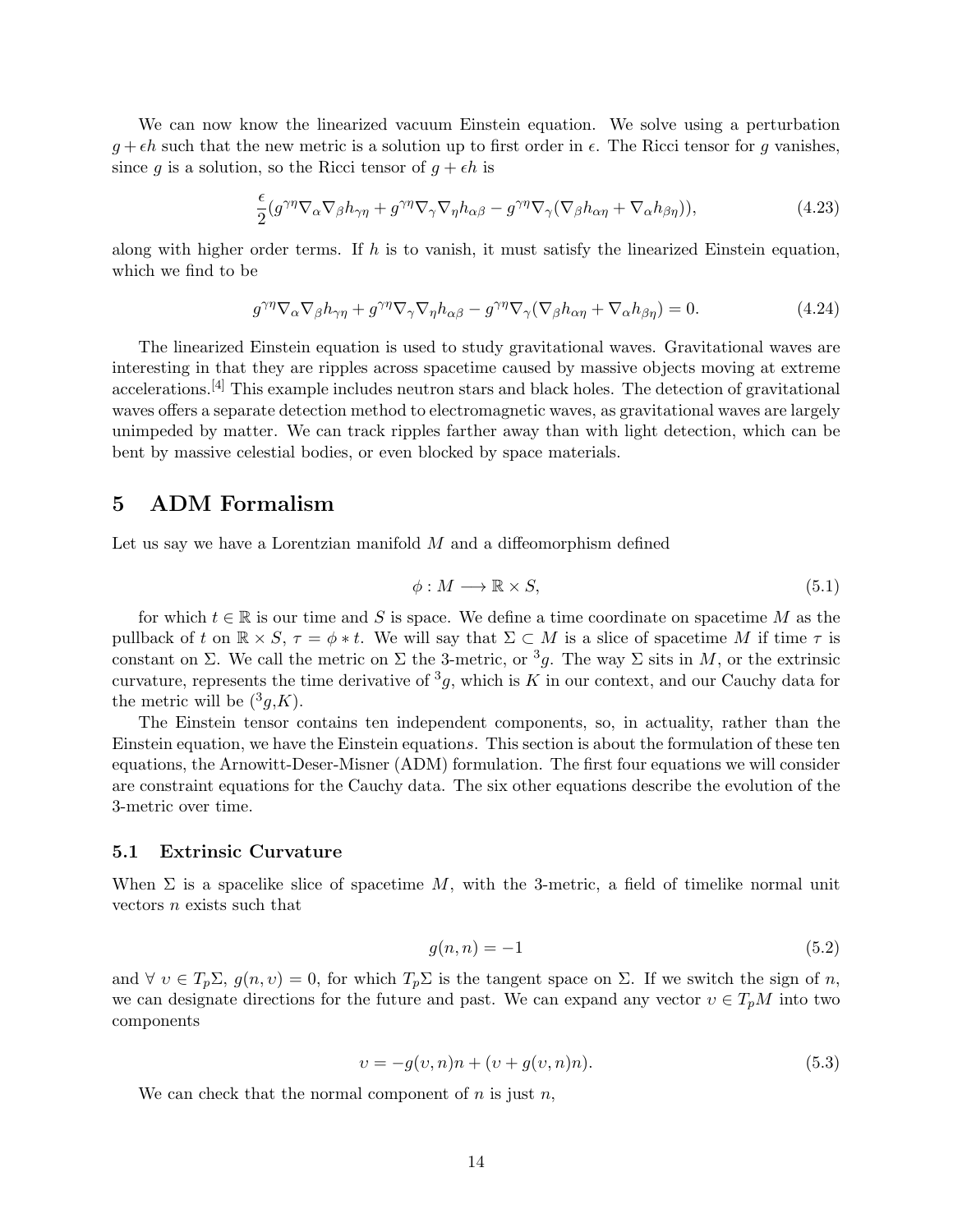$$
-g(n,n)n = -(-1)n = n,\t\t(5.4)
$$

and that the tangential component of  $v$  is orthogonal to  $n$ ,

$$
g(v + g(v, n)n, n) = g(v, n) + g(v, n)g(n, n) = g(v, n) - g(v, n) = 0.
$$
\n(5.5)

Then, for any vector fields  $u, v$  on  $\Sigma$ ,

$$
\nabla_u v = -g(\nabla_u v, n)n + (\nabla_u v + g(\nabla_u v, n)n)
$$
  
=  $K(u, v)n + (\nabla_u v + g(\nabla_u v, n)n),$  (5.6)

where  $K(u, v)$  is the extrinsic curvature. When parallel translated using the Levi-Civita connection  $\nabla$  on M, a tangent vector of  $\Sigma$  will fail to a certain degree to be tangent. This failure is the extrinsic curvature.

The second term is the Levi-Civita connection associated to  $3g$ :

$$
{}^{3}\nabla_{u}v = \nabla_{u}v + g(\nabla_{u}v, n)n. \tag{5.7}
$$

To prove this fact, we first show this expression is a connection for some  $u, v, w \in \text{Vect}(\Sigma)$ ,  $f \in C^{\infty}(\Sigma)$ , and  $g(n, w) = 0$ ,

$$
{}^{3}\nabla_{u}(fw) = \nabla_{v}(fw) + g(n, \nabla_{v}(fw))n
$$
  
\n
$$
= v(f)w + f\nabla_{v}w + g(n, v(f)w)n + g(n, f\nabla_{v}w)n
$$
  
\n
$$
= v(f)w + f\nabla_{v}w + fg(n, \nabla_{v}w)n
$$
  
\n
$$
= v(f)w + f(\nabla_{v}w + g(n, \nabla_{v}w)n))
$$
  
\n
$$
= v(f)w + f^{3}\nabla_{u}w.
$$
\n(5.8)

Next, we prove metric preservation with  $g(n, w) = g(v, n) = 0$ :

$$
ug(v, w) = g(\nabla_u, w) + g(v, \nabla_u w)
$$
  
=  $g(K(u, v)n + {^3} \nabla_u, w) + g(v, K(u, w)n + {^3} \nabla_u w)$   
=  $g({^3} \nabla_u v, w) + g(v, {^3} \nabla_u w).$  (5.9)

Lastly, we prove this result is torsion-free, using  $K(u, v) = K(v, u)$ :

$$
{}^{3}\nabla_{u}v - {}^{3}\nabla_{v}u = \nabla_{u}v - K(u,v)n - \nabla_{v}u + K(v,u)n
$$
  
=  $\nabla_{u}v - \nabla_{v}u$   
=  $[u, v].$  (5.10)

A tensor depends  $C^{\infty}(\Sigma)$ -linearly on its associated vector fields, so, given that  $K(u, v)$  is a symmetric tensor,

$$
K(u, v) = K_{ij} u^i v^j \tag{5.11}
$$

such that

$$
K_{ij} = K(\partial_i, \partial_j). \tag{5.12}
$$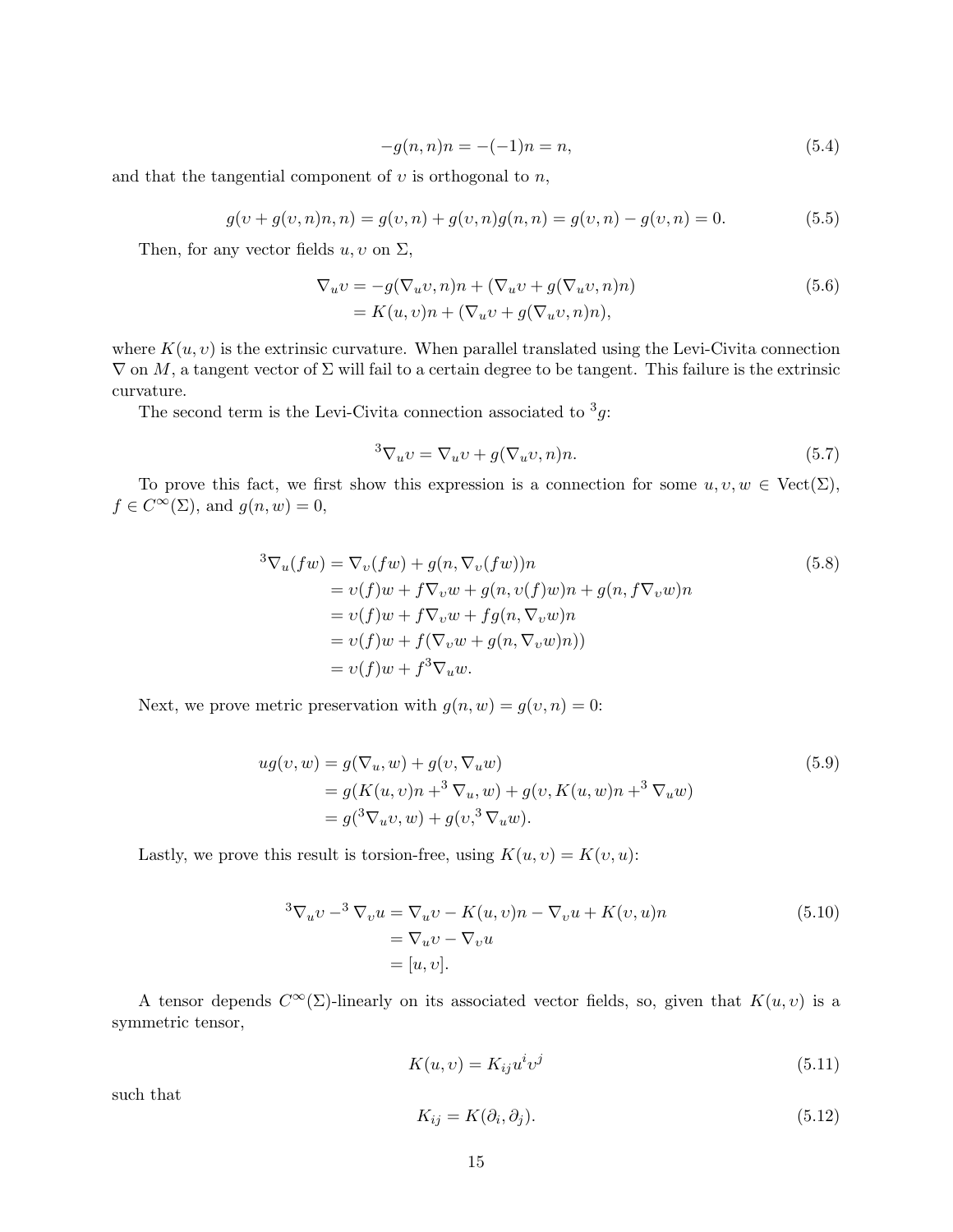We can show that  $K(u, v)$  is  $C^{\infty}(\Sigma)$ -linear in u,

$$
K(fu, v) = -g(\nabla_{fu}v, n) = -g(f\nabla_u v, n) = -fg(\nabla_u v, n) = fK(u, v),
$$
\n(5.13)

and in  $v$ ,

$$
K(u, fv) = -g(\nabla_u fv, n)
$$
  
=  $-g(u(f)v + f\nabla_u v, n)$   
=  $-fg(\nabla_u v, n)$   
=  $-fK(u, v).$  (5.14)

For symmetry, using that  $\nabla$  is torsion free,

$$
K_{ij} - K_{ji} = K(\partial_i, \partial_j) - K(\partial_j, \partial_i)
$$
  
=  $-g(\nabla_i \partial_j, n) + g(\nabla_j \partial_i, n)$   
=  $-g(\nabla_i \partial_j - \nabla_j \partial_i, n)$   
=  $-g([\partial_i, \partial_j], n)$   
= 0. (5.15)

We can also define  $K(u, v) = g(\nabla_u n, v)$ , which agrees with the argument from the metric preservation portion of the proof, substituting n for v and v for w,

$$
0 = ug(n, v) = g(\nabla_u v, n) + g(n, \nabla_u v). \tag{5.16}
$$

We see that this definition allows for extrinsic curvature to be seen from the perspective that it is how much parallel translating in the direction of u is n forced to rotate in the direction of v.

#### 5.2 The Gauss-Codazzi Equations

We will now show that four of Einstein's equations in 4-dimensional spacetime, the Gauss-Codazzi equations describe constraints on  ${}^{3}g$  and K. We revisit our diffeomorphism:

$$
\phi: M \longrightarrow \mathbb{R} \times S. \tag{5.17}
$$

Let us define a particular vector field  $\partial_t$  on M as the pushforward by  $\phi^{-1}$  of  $\partial_t$  on  $\mathbb{R} \times S$ . We will focus on the slice  $\Sigma$  for which  $\tau = 0$ . We split  $\partial_{\tau}$  into normal and tangential components

$$
\partial_{\tau} = -g(\partial_{\tau}, n)n + (\partial_{\tau} + g(\partial_{\tau}, n)n) = Nn + \vec{N},\tag{5.18}
$$

the lapse function being N and the shift vector being  $\vec{N}$ . We then have an expression for the unit normal,

$$
n = \frac{1}{N}(\partial_{\tau} - \vec{N}).\tag{5.19}
$$

Now, we choose a point p on  $\Sigma$  with local coordinates  $x^0 = \tau$ ,  $x^1$ ,  $x^2$ ,  $x^3$  and vector fields  $\partial_0 = \partial_{\tau}, \partial_1, \partial_2, \partial_3$  tangent to  $\Sigma$ . The Christoffel symbols of <sup>3</sup>V will be  ${}^3\Gamma^i_{jk}$  and the Riemann tensor of <sup>3</sup>g will be <sup>3</sup> $R_{ijk}^m$ . We want  $R_{ijk}^{\alpha}$  in terms of  $K_{ij}$  and 3-Riemann. We start with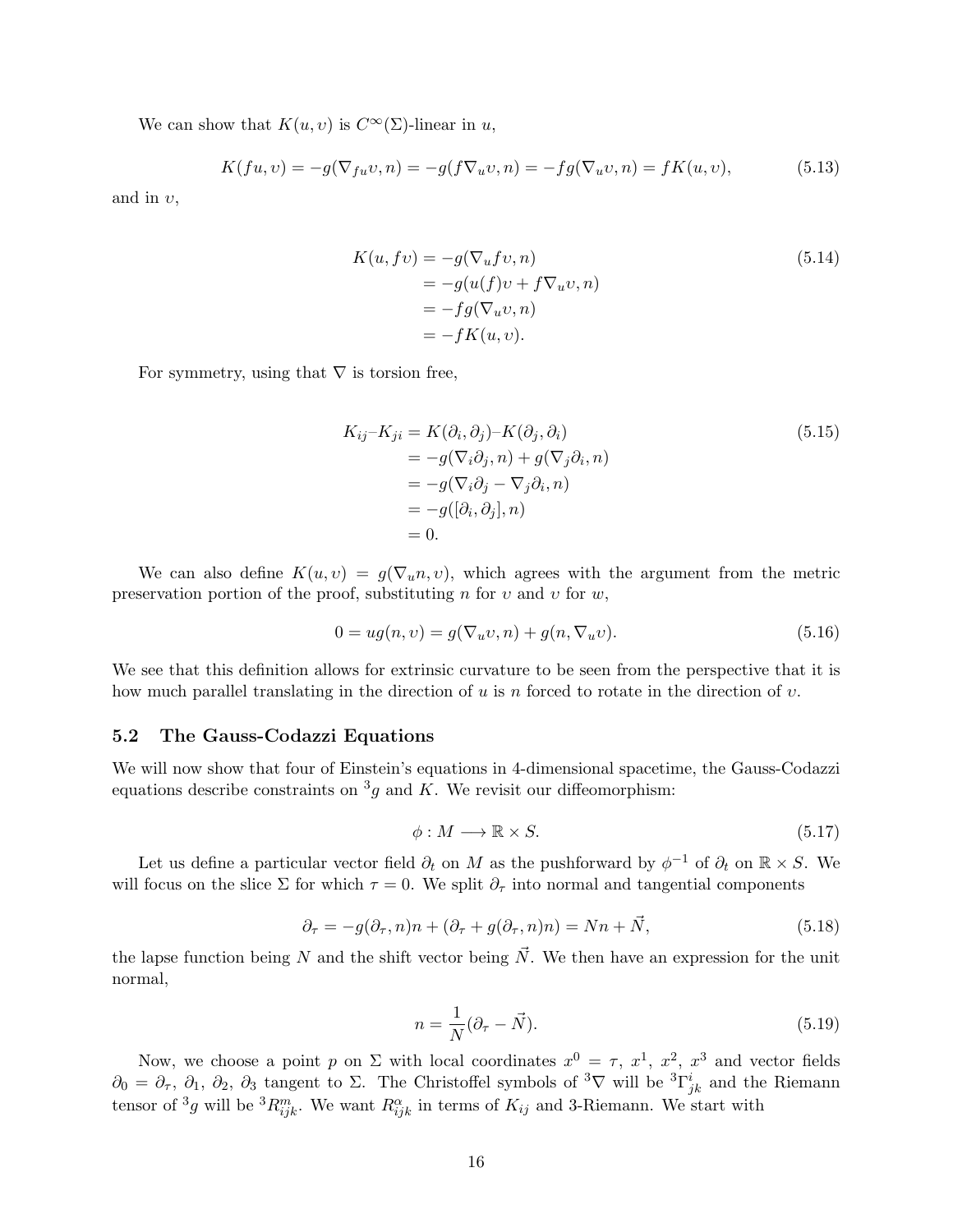$$
R(\partial_i, \partial_j)\partial_k = \nabla_i \nabla_j \partial_k - \nabla_j \nabla_i \partial_k.
$$
\n(5.20)

For any vector fields  $u, v$  on  $\Sigma$ ,

$$
\nabla_u v = K(u, v)n + ^3 \nabla_u v \Rightarrow \nabla_i \partial_j = K_{ij}n + ^3 \Gamma_{ij}^m \partial_m,
$$
\n(5.21)

and, since  $K(u, v) = g(\nabla_u n, v), \nabla_i n = C_i^m \partial_m$ .

We can now find the first term,

$$
\nabla_i \nabla_j \partial_k = \nabla_i (K_{jk} n +^3 \Gamma_{jk}^m \partial_k)
$$
\n
$$
= K_{jk,i} n + K_{jk} \nabla_i n +^3 \Gamma_{jk,i}^m \partial_m +^3 \Gamma_{jk}^m \nabla_i \partial_m
$$
\n
$$
= K_{jk,i} n + K_{jk} K_i^m \partial_m +^3 \Gamma_{jk,i}^m \partial_m +^3 \Gamma_{jk}^m (K_{im} n +^3 \Gamma_{im}^{\ell} \partial_{\ell})
$$
\n
$$
= (K_{jk,i} n +^3 \Gamma_{jk}^m K_{im}) n + K_{jk} K_i^m \partial_m + (^3 \Gamma_{jk,i}^m +^3 \Gamma_{jk}^{\ell} {}^3 \Gamma_{il}^m) \partial_m.
$$
\n(5.22)

The second term just has switched  $i, j$  indices, so completing the subtraction,

$$
R(\partial_i, \partial_j)\partial_k = (K_{jk,i} - K_{ik,j} + ^3\Gamma_{jk}^m K_{im} - ^3\Gamma_{ik}^m K_{jm})n + (K_{jk}K_i^m - K_{ik}K_j^m)\partial_m + ({}^3\Gamma_{jk,i}^m - {}^3\Gamma_{ik,j}^m + {}^3\Gamma_{jk}^\ell {}^3\Gamma_{il}^m - {}^3\Gamma_{ik}^\ell {}^3\Gamma_{jl}^m)\partial_m.
$$
\n(5.23)

We can condense the first line to

$$
({}^3\nabla_i K_{jk} - {}^3\nabla_j K_{ik})n \tag{5.24}
$$

and the third line to

$$
{}^{3}R_{ijk}^{m}\partial_{m} \tag{5.25}
$$

to retrieve our Gauss-Codazzi equations:

$$
R(\partial_i, \partial_j)\partial_k = \left( ^3\nabla_i K_j k - ^3\nabla_j K_{ik} \right) n + \left( ^3R^m_{ijk} + K_{jk}K^m_i - K_{ik}K^m_j \right)\partial_m. \tag{5.26}
$$

The formulae are easier to deal with if we assume the lapse is 1 and the shift is 0. If we apply  $dx^0$  to both sides, we find the Gauss equation,

$$
R_{ijk}^{0} = {}^{3} \nabla_{i} K_{jk} - {}^{3} \nabla_{j} K_{ik}, \qquad (5.27)
$$

or if we apply  $dx^m$ , we find the Codazzi equation,

$$
R_{ijk}^{m} = {}^{3} R_{ijk}^{m} + K_{jk} K_{i}^{m} - K_{ik} K_{j}^{m}.
$$
\n(5.28)

This result says that intrinsic curvature  ${}^{3}R_{ijk}^{m} = R_{ijk}^{m}$  when extrinsic curvature  $K = 0$ . To find the four  $G^0_\alpha$  Einstein equations, we break down the Riemann tensor symmetries:

$$
R^{\alpha}_{\mu\alpha\nu} = -R^{\alpha}_{\alpha\mu\nu} = -R^{\alpha}_{\mu\nu\alpha} = R^{\alpha}_{\mu\nu\alpha} = R_{\mu\nu}.
$$
\n(5.29)

If we raise the  $\mu$  index,  $R^{\mu}_{\nu} = R^{\mu \alpha}_{\nu \alpha}$ , therefore,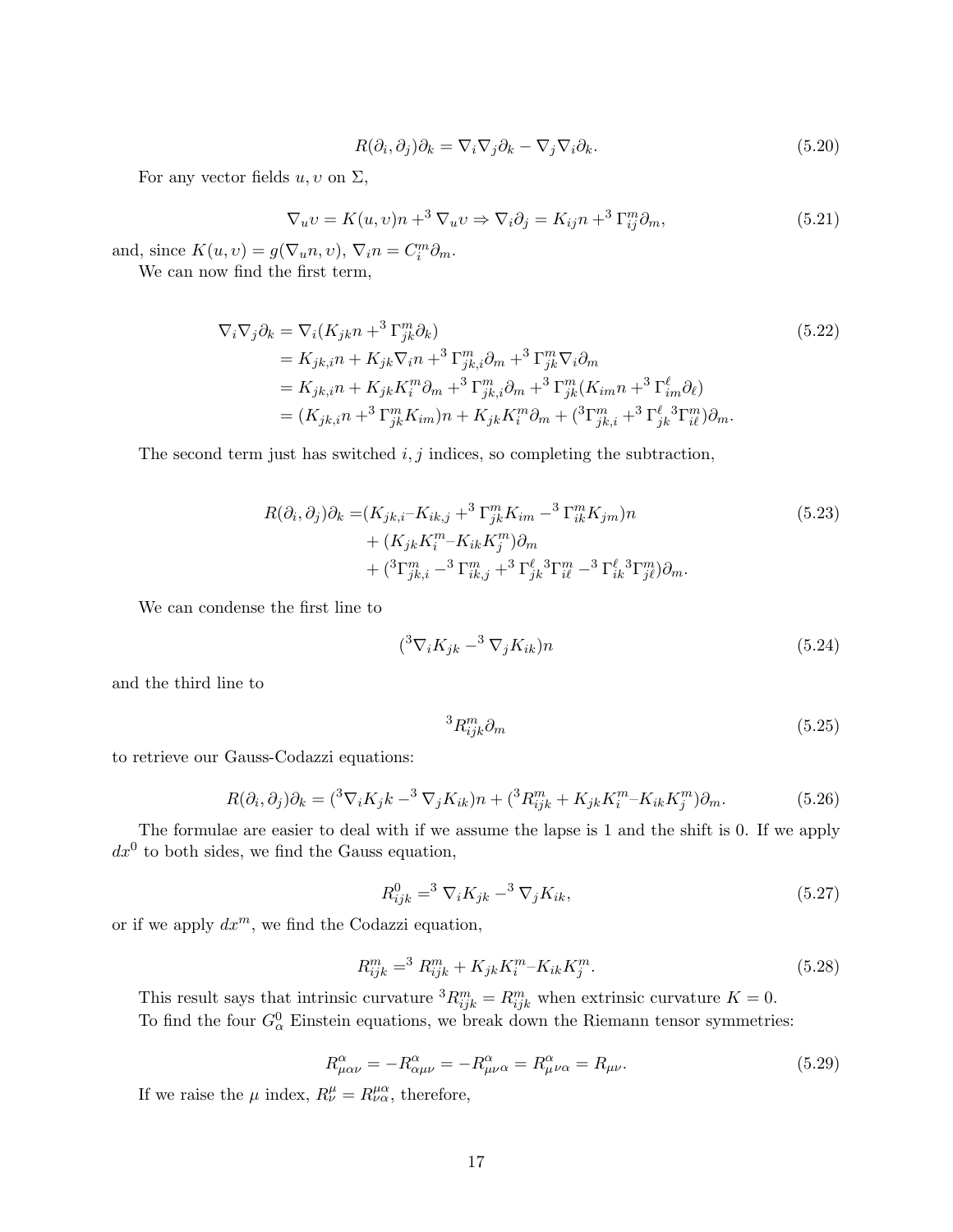$$
G^{\mu}_{\nu} = R^{\mu\alpha}_{\nu\alpha} - \frac{1}{2} \delta^{\mu}_{\nu} R^{\alpha\beta}_{\alpha\beta}.
$$
\n(5.30)

If  $\mu = \nu = 0$ ,  $G_0^0 = -(R_{12}^{12} + R_{23}^{23} + R_{31}^{31})$ . Then, with the Codazzi equation,

$$
-G^0{}_0=^{(3)} R^{12}{}_{12}+{}^{(3)}R^{23}{}_{23}+{}^{(3)}R^{31}{}_{31}+ (K^2{}_1K^1{}_2-K^2{}_2K^1{}_1) + (K^3{}_2K^2{}_3-K^3{}_3K^2{}_2) + (K^1{}_3K^3{}_1-K^1{}_1K^3{}_3). \eqno(5.31)
$$

Now, the K terms are equal to  $-\frac{1}{2}$  $\frac{1}{2}((K_i^i)^2 - K_{ij}K^{ij}),$  so

$$
{}^{(3)}R^{12}{}_{12} + {}^{(3)}R^{23}{}_{23} + {}^{(3)}R^{31}{}_{31} = \frac{1}{2} {}^{3}R. \tag{5.32}
$$

We use these terms to find that

$$
G^{0}_{0} = -\frac{1}{2}({}^{3}R + (K^{i}_{i})^{2} - K_{ij}K^{ij}),
$$
\n(5.33)

and, if  $K$  is a matrix,

$$
G^{0}{}_{0} = -\frac{1}{2}({}^{3}R + (trK)^{2} - tr(K^{2})) = 8\pi\kappa T_{0}^{0},\tag{5.34}
$$

which is a constraint relating the K of a  $\Sigma$  slice to its scalar curvature.

If we instead set  $\mu = 0$  and  $\nu = 1$ , we ignore the second term to get

$$
G^{0}_{1} = R^{0\alpha}_{\ \alpha} = R^{0}_{\ \alpha 1}{}^{\alpha} = R^{0}_{\ 01}{}^{0} + R^{0}_{\ 11}{}^{1} + R^{0}_{\ 21}{}^{2} + R^{0}_{\ 31}{}^{3}.
$$

The first two terms disappear, so  $G_1^0 = R_{21}^0{}^2 + R_{31}^0{}^3$ . Then, with the Gauss equation,

$$
G_1^0 = ({}^3 \nabla_2 K_1^2 - {}^3 \nabla_1 K_2^2) + ({}^3 \nabla_3 K_1^3 - {}^3 \nabla_1 K_3^3)
$$
  
= 
$$
({}^3 \nabla_1 K_1^1 - {}^3 \nabla_1 K_j^j) - ({}^3 \nabla_1 K_1^1 - {}^3 \nabla_j K_1^j)
$$
  
= 
$$
{}^3 \nabla_j K_1^j - {}^3 \nabla_1 K_j^j.
$$
 (5.36)

This expression is general for all  $G_i^0$  constraints:

$$
G_i^0 = {}^3 \nabla_j K_i^j - {}^3 \nabla_i K_i^j = 8\pi \kappa T_i^0,
$$
\n(5.37)

constraints on K for any  $\Sigma$ .

If we were to drop the original assumption that the lapse is 1 and the shift is 0, we would find the general constraints

$$
G_{\mu\nu}n^{\mu}n^{\nu} = -\frac{1}{2}(^{3}R + (trC)^{2} - tr(C^{2}))
$$
\n(5.38)

and

$$
G_{\mu i} n^{\mu} = {}^{3} \nabla_{j} C_{i}^{j} - {}^{3} \nabla_{i} C_{j}^{j}.
$$
 (5.39)

We have successfully found our four restraint equations.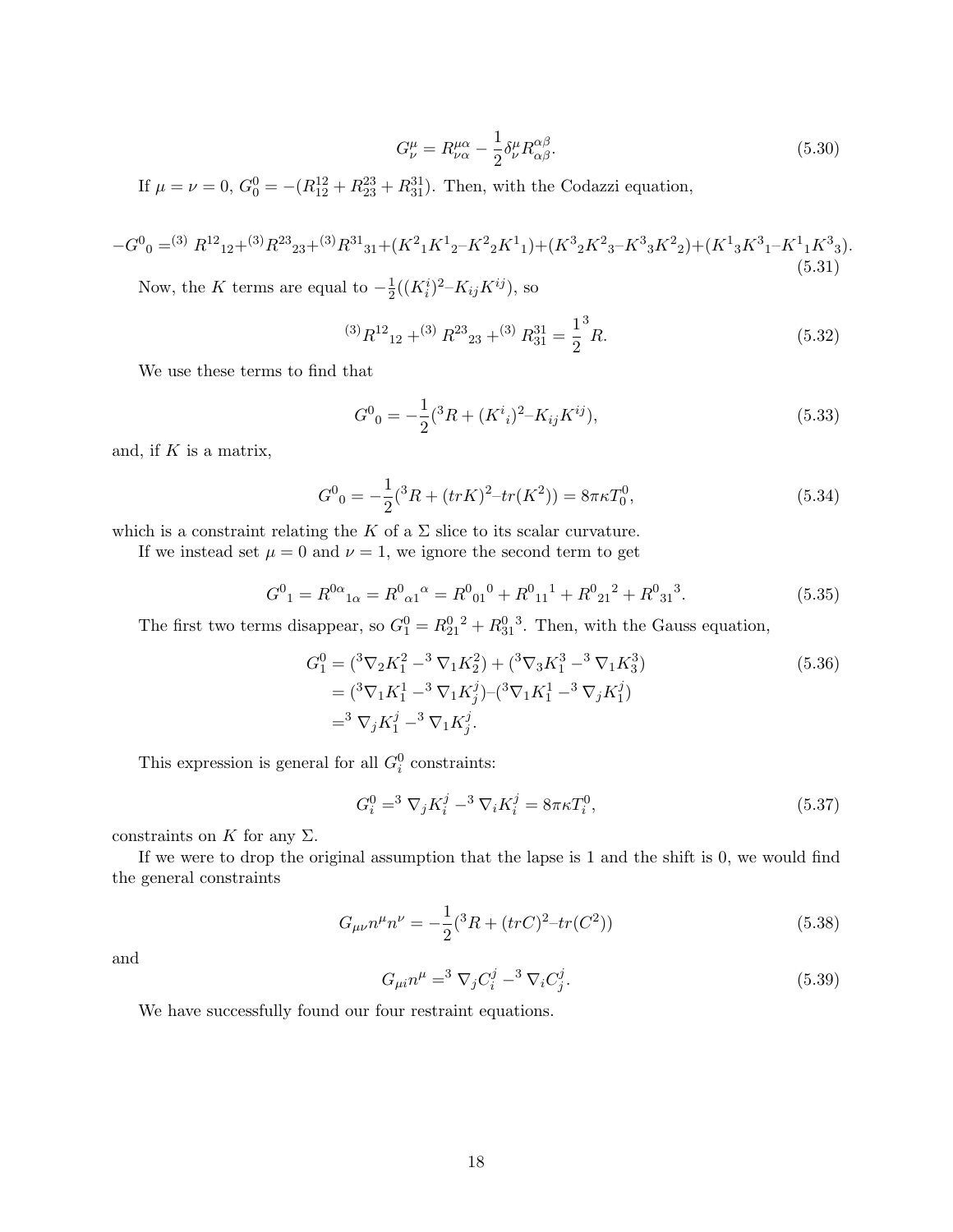#### 5.3 Canonical Quantization

We can quantize gravity into particles called gravitons when gravity is weak and spacetime is approximately flat.<sup>[9]</sup> In this section, we look at how the quantum mechanics of a particle in ndimensional space,  $\mathbb{R}^n$  applies to quantum gravity. Let the particle be traveling a path  $q(t)$  in this configuration space satisfying the Euler-Lagrange equations

$$
\frac{\partial L}{\partial q^i} = \frac{d}{dt} \frac{\partial L}{\partial \dot{q}^i},\tag{5.40}
$$

for which the Lagrangian

$$
L(q, \dot{q}) = \frac{1}{2} m \dot{q}^2 - V(q), \qquad (5.41)
$$

where  $\dot{q}$  is the velocity, m is mass, and potential energy is V. Between the two equations, we have the equation of motion,

$$
m\ddot{q} = -\nabla V(q). \tag{5.42}
$$

We then have the momentum conjugate to the position,

$$
p_i = \frac{\partial L}{\partial \dot{q}^i}.\tag{5.43}
$$

When a particle is in a potential, momentum  $p = m\dot{q}$ , and, in general, the Hamiltonian is described by

$$
H(p,q) = p \cdot \dot{q} - L(q, \dot{q}).
$$

For a particle in a potential,

$$
H(p,q) = p^2/2m - V(q),
$$
\n(5.44)

but this relationship does not hold in general relativity due to constraints.

To convert the Euler-Lagrange equations into evolutionary equations for the state over time, we first compute

$$
dH = \frac{\partial H}{\partial p_i} dp_i + \frac{\partial H}{\partial q^i} dq^i \tag{5.45}
$$

then, using the definition of momentum,

$$
dH = \dot{p}_i d\dot{q}^i + \dot{q}^i dp_i - \frac{\partial L}{\partial q^i} dq^i - \frac{\partial L}{\partial \dot{q}^i} d\dot{q}^i
$$
  
=  $\dot{p}_i d\dot{q}^i + \dot{q}^i dp_i - \frac{d}{dt} \frac{\partial L}{\partial \dot{q}^i} dq^i - p_i d\dot{q}^i$   
=  $\dot{q}^i dp_i - \dot{p}_i dq^i$ . (5.46)

When we combine these expressions at  $dH$ , we find Hamilton's equations:

$$
\dot{q}^i = \frac{\partial H}{\partial p_i}, \dot{p}_i = \frac{\partial H}{\partial p^i}.
$$
\n(5.47)

We can write a neater definition if we use the Poisson bracket as an algebra on phase space,

$$
\{f,g\} = \frac{\partial f}{\partial p_i} \frac{\partial g}{\partial q^i} - \frac{\partial f}{\partial q^i} \frac{\partial g}{\partial p_i}
$$
\n(5.48)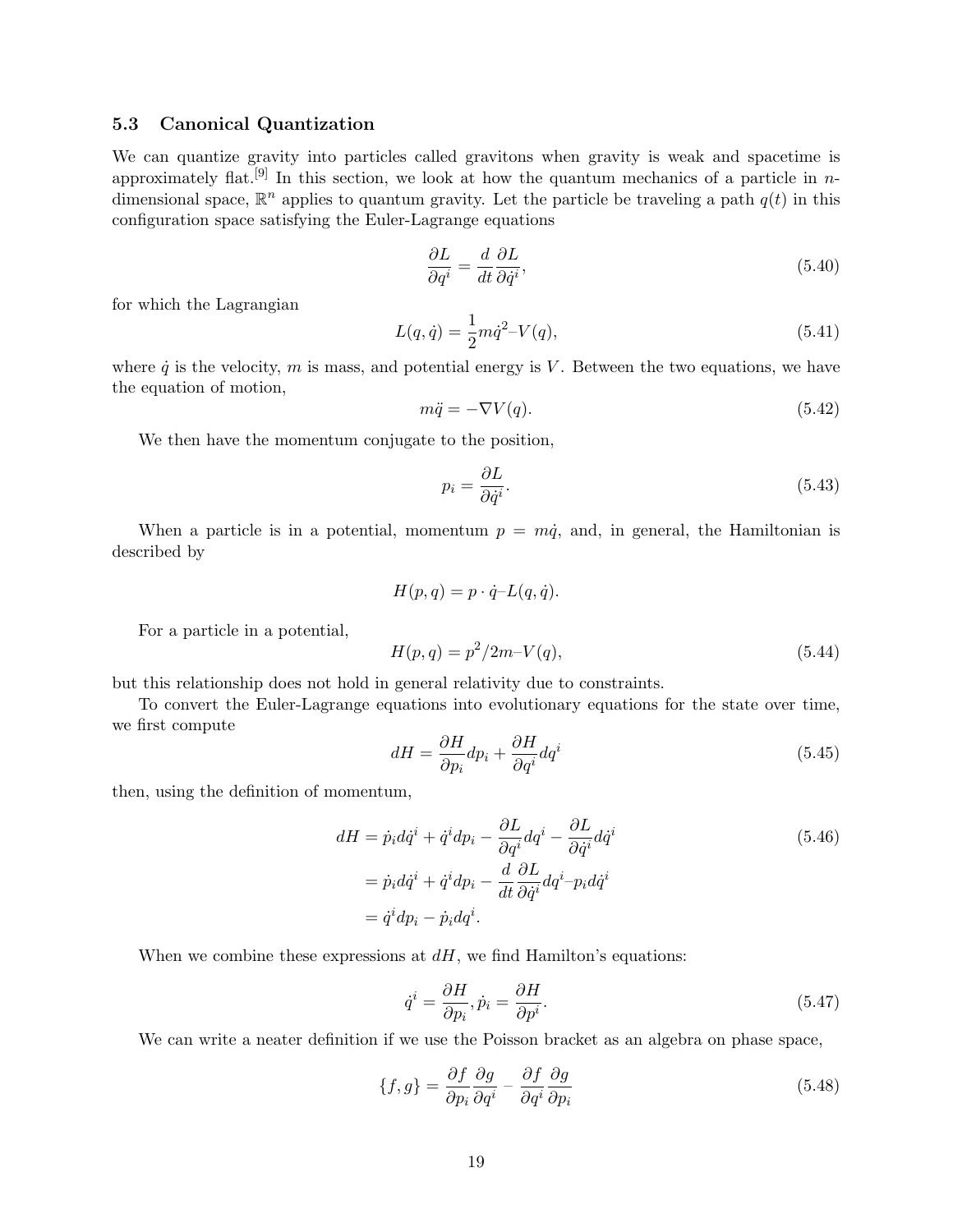and the Leibniz Law,

$$
\{f, gh\} = \{f, g\}h + g\{f, h\},\tag{5.49}
$$

and get

$$
\dot{q}^i = \{H, q^i\},\tag{5.50}
$$

$$
\dot{p}_i = \{H, p_i\}.\tag{5.51}
$$

If we consider the time derivative of observable  $f$ ,

$$
\frac{d}{dt}f(p,q) = \frac{\partial f}{\partial q^i}\dot{q}^i + \frac{\partial f}{\partial p_i}\dot{p}_i
$$
\n
$$
= \frac{\partial H}{\partial p_i}\frac{\partial f}{\partial q^i} - \frac{\partial H}{\partial q^i}\frac{\partial f}{\partial p_i}
$$
\n
$$
= \{H, f\},\tag{5.52}
$$

we see that the Poisson bracket with the Hamiltonian gives the rate of change of the observable. The Hamiltonian generates time evolution.<sup>[1]</sup>

If we wish to quantize this particle, we need to have observables which are self-adjoint operators on  $L^2(\mathbb{R}^n)$ . We exchange f for  $\hat{f}$  such that if  $\{f,g\}=k$ ,  $[\hat{f},\hat{g}]=-i\hat{k}\hbar$ , then let  $\hbar=1$  in our units. If we manage to assign operators to observables in the ideal manner, we can set

$$
\hat{f}_t = e^{it\hat{H}} \hat{f} e^{-it\hat{H}}
$$
\n(5.53)

to find the time evolution of observables to be

$$
\frac{d}{dt}\hat{f}_t = i[\hat{H}, \hat{f}_t].\tag{5.54}
$$

In the case of a free particle in potential  $V = 0$ , position and momentum have the Poisson brackets  $p_j, q^k = \delta_j^k$  and  $p_j, p_k = q^j, q^k = 0$ . Now, our operators will be

$$
(\hat{q}^j \psi)(x) = x^j \psi(x),\tag{5.55}
$$

$$
(\hat{p}_j \psi)(x) = -i \partial_j \psi(x), \qquad (5.56)
$$

and our canonical commutation relations

$$
[\hat{p}_j, \hat{q}^k] = -i\delta_j^k,\tag{5.57}
$$

$$
[\hat{p}_j, \hat{p}_k] = [\hat{q}^j, \hat{q}^k] = 0,\t\t(5.58)
$$

while converting our original Hamiltonian to  $\hat{H} = \frac{\hat{p}^2}{2m}$  $\frac{p}{2m}$ .

To apply this concept to general relativity, we consider spacetime  $M$  to be diffeomorphic to  $\mathbb{R} \times S$  with our fixed spacelike slice  $\Sigma$ . We will only work in the vacuum Einstein equation so as not to make things more complicated. Instead of q, we use  ${}^3g_{ij} = {}^3q_{ij}$ , and, instead of  $\mathbb{R}^n$ , we use Met( $\Sigma$ ) as the configuration space for gravity. If we go back to our  $K_{ij}$  derivations, in terms of operators, we find that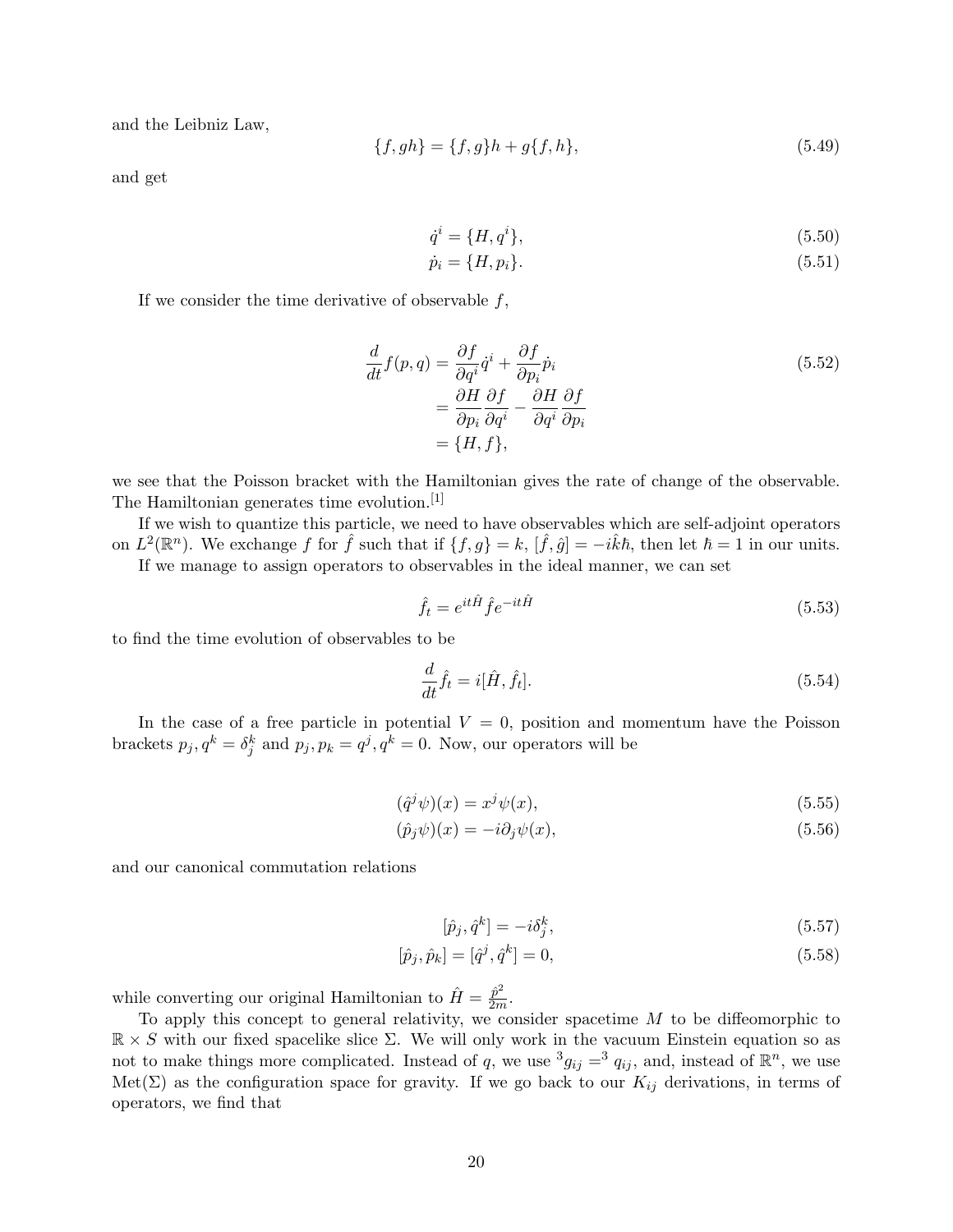$$
K_{ij} = \frac{1}{2} N^{-1} (\hat{q}_{ij} - 3 \nabla_i N_j - 3 \nabla_j N_i), \qquad (5.59)
$$

and

$$
L = R\sqrt{-\det g}d^4x,\tag{5.60}
$$

which we will alter to have

$$
L = R\sqrt{-\det g} = q^{1/2}NR = q^{1/2}N(^{3}R + tr(K^{2})-(trK)^{2}).
$$
\n(5.61)

From the above forms of the Lagrangian and extrinsic curvature,

$$
p^{ij} = \frac{\partial L}{\partial \dot{q}_{ij}} = q^{1/2} (K^{ij} - tr(K)q^{ij}). \tag{5.62}
$$

When we integrate the Hamiltonian density over the slice, we find the Hamiltonian:

$$
H = \int_{\Sigma} H(p^{ij}, q_{ij}) d^3 x = \int_{\Sigma} p_{ij} \dot{q}^{ij} - L d^3 x \tag{5.63}
$$

when in a compact space. Since we are in the compact case, we can ignore total divergences and get the form

$$
H = q^{1/2}(NC + N^{i}C_{i}),
$$
\n(5.64)

for which  $C = -{}^{3}R + q^{-1}(tr(p^{2}) - \frac{1}{2})$  $\frac{1}{2}tr(p)^2 = -2G_{\mu\nu}n^{\mu}n^{\nu}$  and  $C_i = -2^3\nabla^j(q^{-1/2}p_{ij}) = -2G_{\mu i}n^{\mu}$ . Because of these  $C$  constraints, the vacuum equation implies that the Hamiltonian density

disappears. This result is because  $C = C_i = 0$  are the four constraint Einstein equations. The phase space may be the space of the cotangent bundle  $T^*Met(\Sigma)$ , but not all position-

momentum coefficient pairs represent allowed states.<sup>[1]</sup> The constraints provide us with a phase space of allowed states called the physical phase space,

$$
X = \{C = C_i = 0\} \subset T^* \text{Met}(\Sigma),\tag{5.65}
$$

over which  $H$  vanishes. Our Hamiltonian equations, however, still provide nontrivial dynamics. We can perform variation calculations on the Poisson brackets of  $p_{ij}$  and  $q^{ij}$ :

$$
\{p^{ij}(x), q_{k\ell}(y)\} = (\delta^i_k \delta^j_\ell + \delta^i_\ell \delta^j_k) \delta^{(3)}(x - y) \tag{5.66}
$$

$$
\{p^{ij}(x), p^{k\ell}(y)\} = 0\tag{5.67}
$$

$$
\{q_{ij}(x), q_{k\ell}(y)\} = 0.\t\t(5.68)
$$

We then use Einstein's equations  $G_{ij} = 0$  of the second time derivative of  ${}^3q_{ij}$  to get our six time evolutionary equations when  $i, j = 1,2,3$ :

$$
\dot{q}^{ij} = \{H, q^{ij}\},\tag{5.69}
$$

$$
\dot{p}_{ij} = \{H, p_{ij}\},\tag{5.70}
$$

the expansions of which are the non-trivial

$$
\dot{q}_{ij} = 2q^{-1/2}N(p_{ij} - \frac{1}{2}p_k^k q_{ij}) + 2^3 \nabla_{[i} N_{j]},\tag{5.71}
$$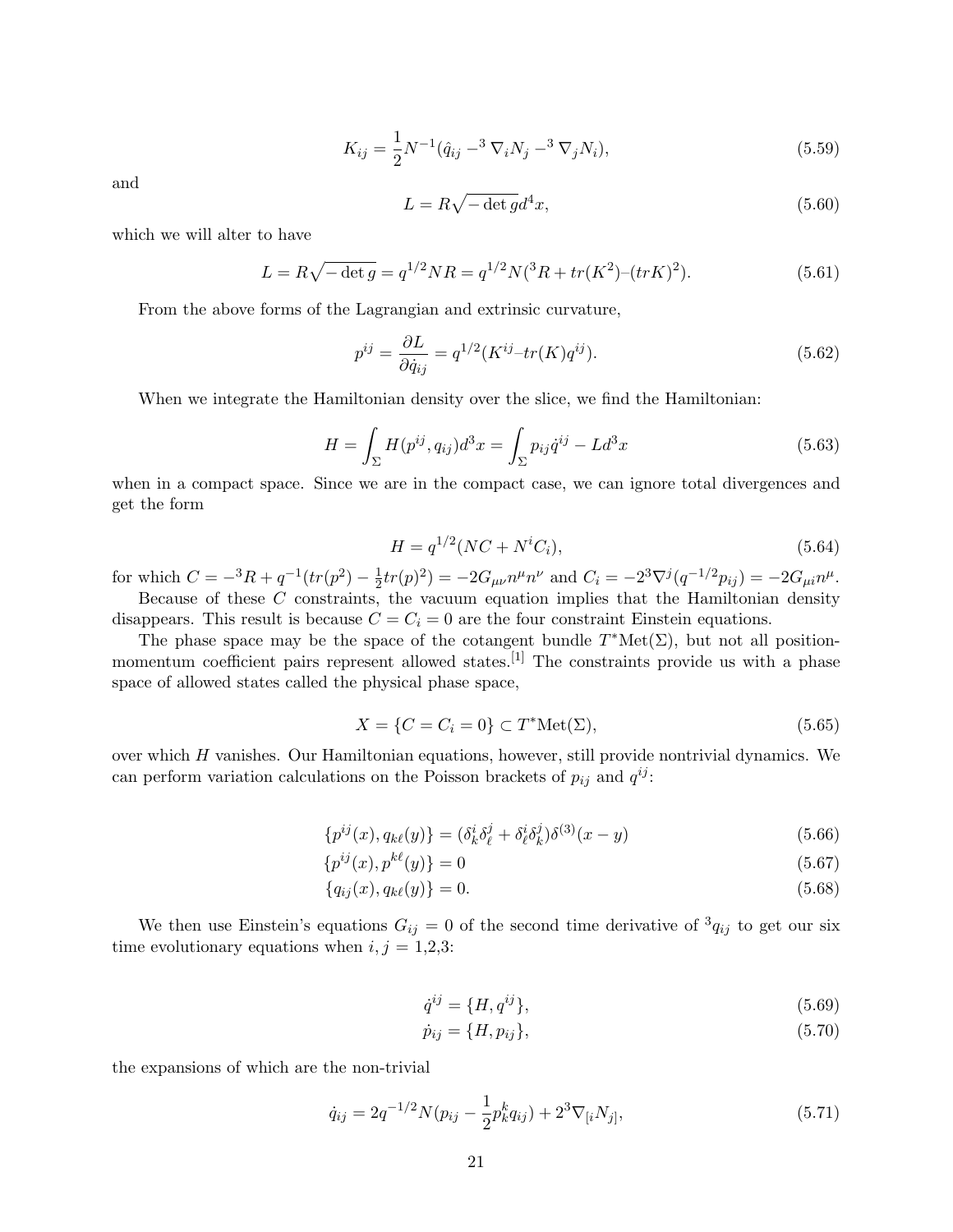$$
\dot{p}^{ij} = -Nq^{-1/2}({}^3R^{ij} - \frac{1}{2}{}^3R^{ij}q^{ij}) + \frac{1}{2}Nq^{-1/2}q^{ij}(p_{ab}p^{ab} - \frac{1}{2}(p_a^a)^2)
$$
\n
$$
-2Nq^{-1/2}(p^{ia}p_a^j - \frac{1}{2}p_a^ap^{ij}) + q^{1/2}(\nabla^i\nabla^jN - q^{ij}{}^3\nabla^a\nabla_aN)
$$
\n
$$
+ q^{1/2}\nabla_a(q^{-1/2}N^ap^{ij}) - 2p^{a[i}{}^3\nabla_aN^j]
$$
\n(5.72)

When we attempt to quantize gravity, the first problem we face is defining a Hilbert space. Since  $\text{Met}(\Sigma)$  is infinite-dimensional, we cannot find an obvious square-integrable function to use, but we pretend that  $L^2(\text{Met}(\Sigma)$  works regardless. Our substitute operator for the 3<sup>g</sup>, for  $g \in \text{Met}(\Sigma)$ , and x a point on  $\Sigma$ ,

$$
(\hat{q}_{ij}(x)\psi)(q) = g_{ij}(x)\psi(q),\tag{5.73}
$$

with our momentum operator as

$$
(\hat{p}_{ij}(x)\psi)(q) = -i\frac{\partial}{\partial q_{ij}(x)}\psi(q). \tag{5.74}
$$

These forms give us our canonical commutation relations,

$$
[\hat{p}^{ij}(x), \hat{q}_{k\ell}(y)] = -i(\delta^i_k \delta^j_\ell + \delta^i_\ell \delta^j_k) \delta^{(3)}(x, y)
$$
\n(5.75)

$$
[\hat{p}^{ij}(x), \hat{p}^{k\ell}(y)] = 0\tag{5.76}
$$

$$
[\hat{q}_{ij}(x), \hat{q}_{k\ell}(y)] = 0. \tag{5.77}
$$

When trying to quantize the Hamiltonian, we run into an operator ordering problem, since, if we replace  $q_{ij}, p^{ij}$  with  $q_{ij}, p^{ij}$ , we are confronted with the fact that these expressions do not commute. The constraints, therefore, are difficult to achieve. Ideally, we would find constraints satisfying

$$
[\hat{C}(\vec{N}), \hat{C}(\vec{N}')] = -i\hat{C}([\vec{N}, \vec{N}'])
$$
\n(5.78)

$$
[\hat{C}(\vec{N}, \hat{C}(N')] = -i\hat{C}(\vec{N}N') \tag{5.79}
$$

$$
[\hat{C}(N), \hat{C}(N')] = -i\hat{C}((N\partial^i N' - N'\partial^i N)\partial_i),\tag{5.80}
$$

so we will act forward as though we could. We would then find that our quantum theory Hamiltonian is

$$
\hat{H} = \int_{\Sigma} (N\hat{C} + N^i \hat{C}_i) q^{1/2} d^3 x.
$$
\n(5.81)

If we use Dirac algebra, for which  $\psi \in L^2\mathrm{Met}(\Sigma)$  is a physical state, it must satisfy the quantum restraints

$$
\hat{C}(N)\psi = \hat{C}(\vec{N})\psi = 0.
$$
\n(5.82)

We could also say that, for all  $N, \vec{N}$ , the Wheeler-DeWitt equation holds with  $\hat{H}\psi = 0$ . In either case, we can force the Hamiltonian to disappear in the physical phase space. Unfortunately, few solutions have been found for this Wheeler-DeWitt equation. In addition to this fact, if we were to find physical states, the physical phase space would be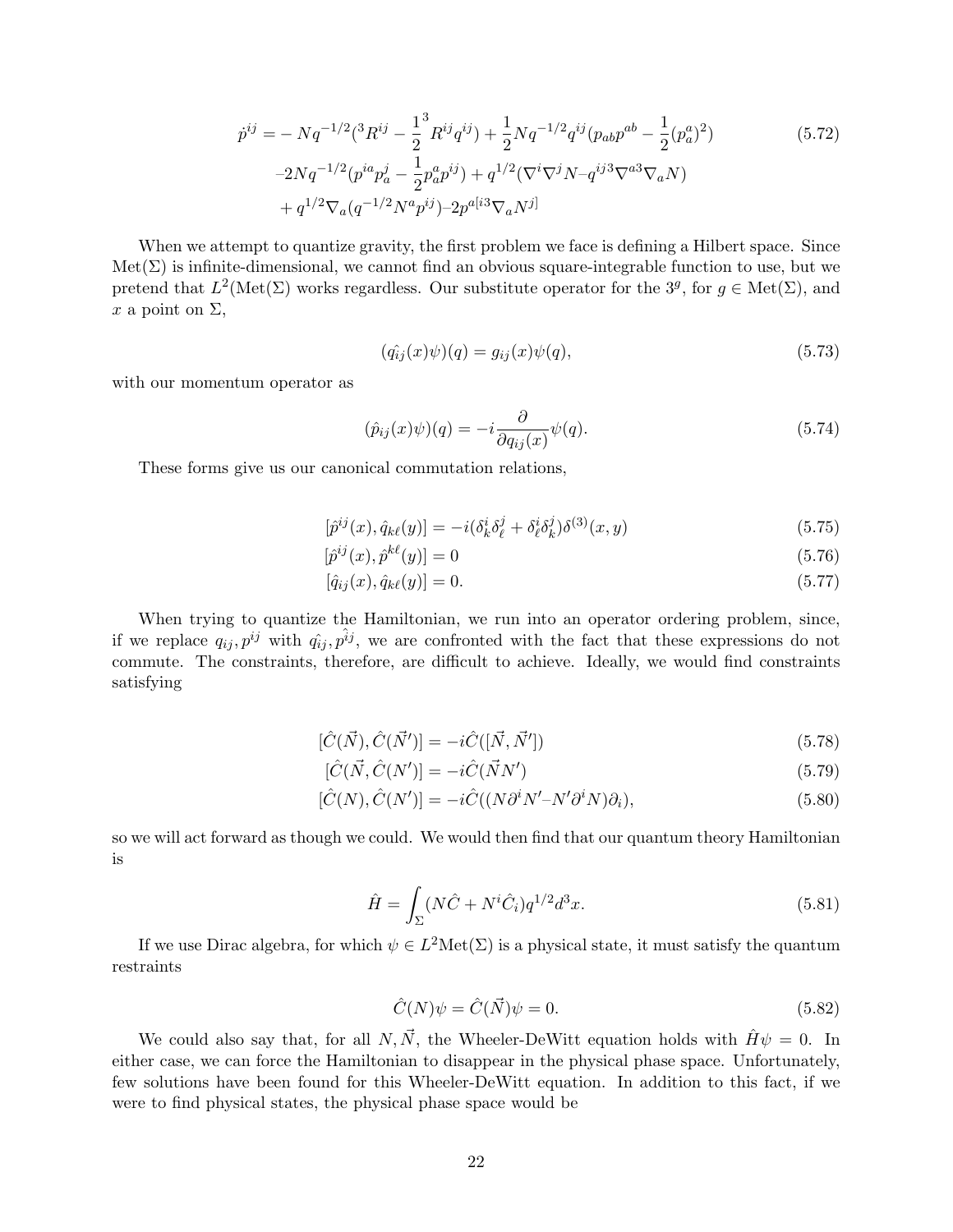$$
H_{phys} = \{ \psi : \forall N, \vec{N} \hat{C}(N) \psi = \hat{C}(\vec{N}) \psi = 0 \},\tag{5.83}
$$

of which we cannot expect the physically relevant inner product to agree with the  $L^2\mathrm{Met}(\Sigma)$ inner product. Since our Hamiltonian vanishes on  $H_{phys}$ , any operator will commute with it, leading to the revelation that these operators do not change with time:

$$
\frac{d}{dt}A_t = i[\hat{H}, A_t] = 0.
$$
\n(5.84)

This result is because  $H_{phys}$  describes quantum gravity for all time, rather than with time dependency. Therefore, quantum gravity faces many roadblocks to drawing a connection between gravity and the three other fundamental forces. This topic this, however, a growing field. For example, there has been achieved quantum entanglement of diamonds and - possibly - waterbears. It is believed that this approach is the future to finding a method of experiencing the quantization of gravity.